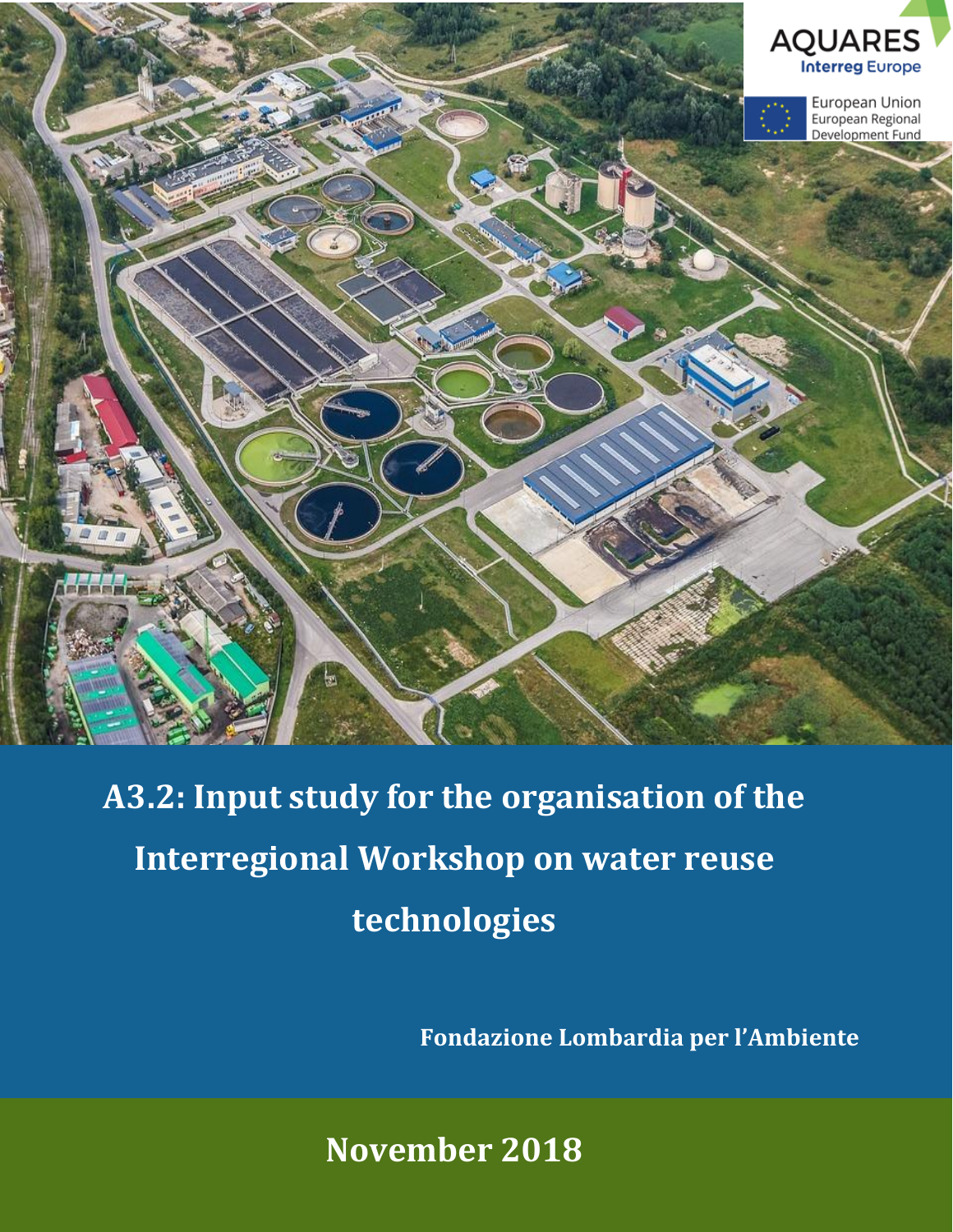



#### **Table of Contents**

| $\mathbf{1}$   |                | Introduction                                                             | 3              |
|----------------|----------------|--------------------------------------------------------------------------|----------------|
| $\overline{2}$ |                | The AQUARES project                                                      | 3              |
|                | 2.1            | <b>Activities</b>                                                        | $\overline{4}$ |
|                | 2.2            | <b>Expected results</b>                                                  | $\overline{4}$ |
| 3              |                | Added value and strategic orientation of AQUARES workshops               | 5              |
| $\overline{4}$ |                | <b>Thematic Background</b>                                               | 6              |
|                | 4.1            | Wastewater treatment plants                                              | 6              |
|                | 4.2            | Step by Step Wastewater Treatment Process                                | $\overline{7}$ |
|                | 4.3            | Advanced treatment technologies                                          | 8              |
|                | 4.4            | Secondary treatment                                                      | 8              |
|                | 4.5            | Tertiary treatment                                                       | 9              |
|                | 4.6            | Quaternary treatment                                                     | 10             |
|                | 4.7            | Prospective for the future                                               | 11             |
| 5              |                | Case studies                                                             | 11             |
|                | 5.1            | Water reuse for irrigation at Fasano Forcatella                          | 11             |
|                | 5.2            | Soil aquifer treatment for indirect potable reuse in El Port de la Selva | 12             |
|                | 5.3            | Industrial wastewater reuse for food processing at Bakkavor Group        | 13             |
|                | 5.4            | Aerated lagoons for the treatment of municipal wastewater                | 14             |
|                | 5.5            | Reuse of urban wastewater for multiple applications                      | 15             |
| 6              |                | Suggested topics for discussion                                          | 16             |
| 7              |                | Past events and projects                                                 | 18             |
| 8              |                | Organisation of the interregional workshop                               | 20             |
|                | 8.1            | Attendees                                                                | 20             |
|                | 8.2            | <b>Work Programme</b>                                                    | 21             |
|                | 8.3            | Preparing the summary report                                             | 22             |
|                | 8.4            | Agenda                                                                   | 24             |
| 9              |                | Bibliography                                                             | 25             |
|                | <b>ANNEX A</b> |                                                                          | 27             |

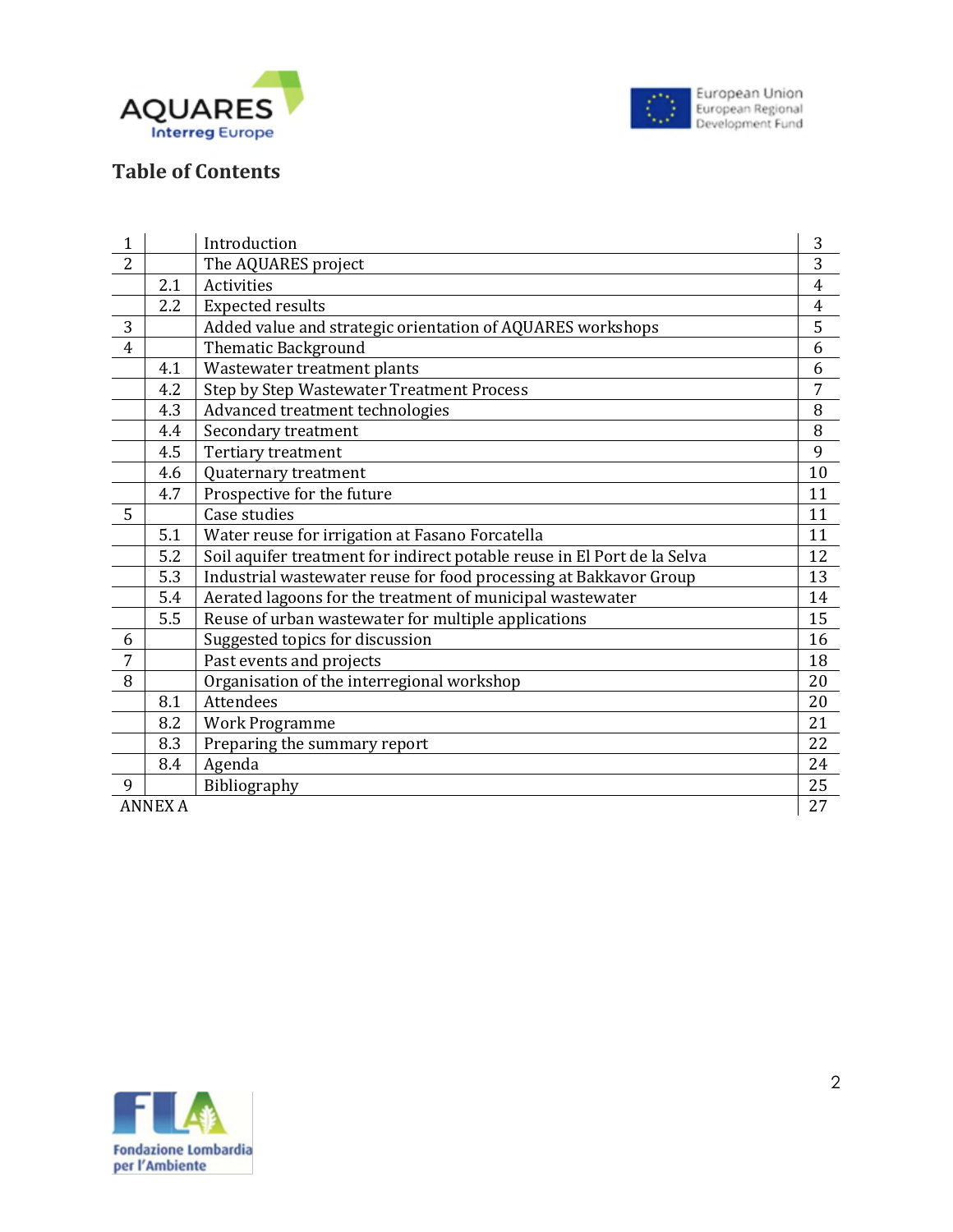



#### **1 Introduction**

This document is one of the firsts two input studies of AQUARES Activity A3.2, which foresees the organisation of an interregional workshop on the application of appropriate technologies to water reuse across the agricultural, industrial, urban and recreational sectors. The aim of the input paper is to be used as the primary source of knowledge for the capacity building and interregional learning processes of the policy workshop.

The input paper will present to the workshop delegates the most relevant needs & challenges to be addressed through regional policies. It will also specify the organisatonal details of the workshop to be hosted by FLA and provide guidelines on how to prepare the workshop summary report in order to facilitate the integration of its results/findings into the AQUARES action plans.

The report is structured as follows: section 2 outlines the key activities of the AQUARES project; section 3 defines the scope of the interregional workshop; section 4 provides the thematic background, and section 5 presents the research conducted for the collection of cases of application of water reuse technologies. Section 6 provides recommendations in the form of topics to be presented and discussed in the workshop, while section 7 illustrates past events and projects. Section 8 defines the scope and objectives of the workshop, presenting organisational details such as date, duration, participants, format, and agenda. Section 8 also shows how to build upon the conclusions of the workshop.

## **2 The AQUARES project**

The "Water reuse policies advancement for resource efficient European regions – AQUARES" is an Interreg - Europe project that aims to promote the efficient use and management of water in EU regions and to encourage sustainable development and eco-innovation adoption across the agricultural, industrial, urban and recreational sectors. The project will support the improvement of policy instruments through sharing practices and exchanging of experiences between partners and actors relevant to water reuse management, integrating lessons learned into national, regional and local policies as well as action plans.

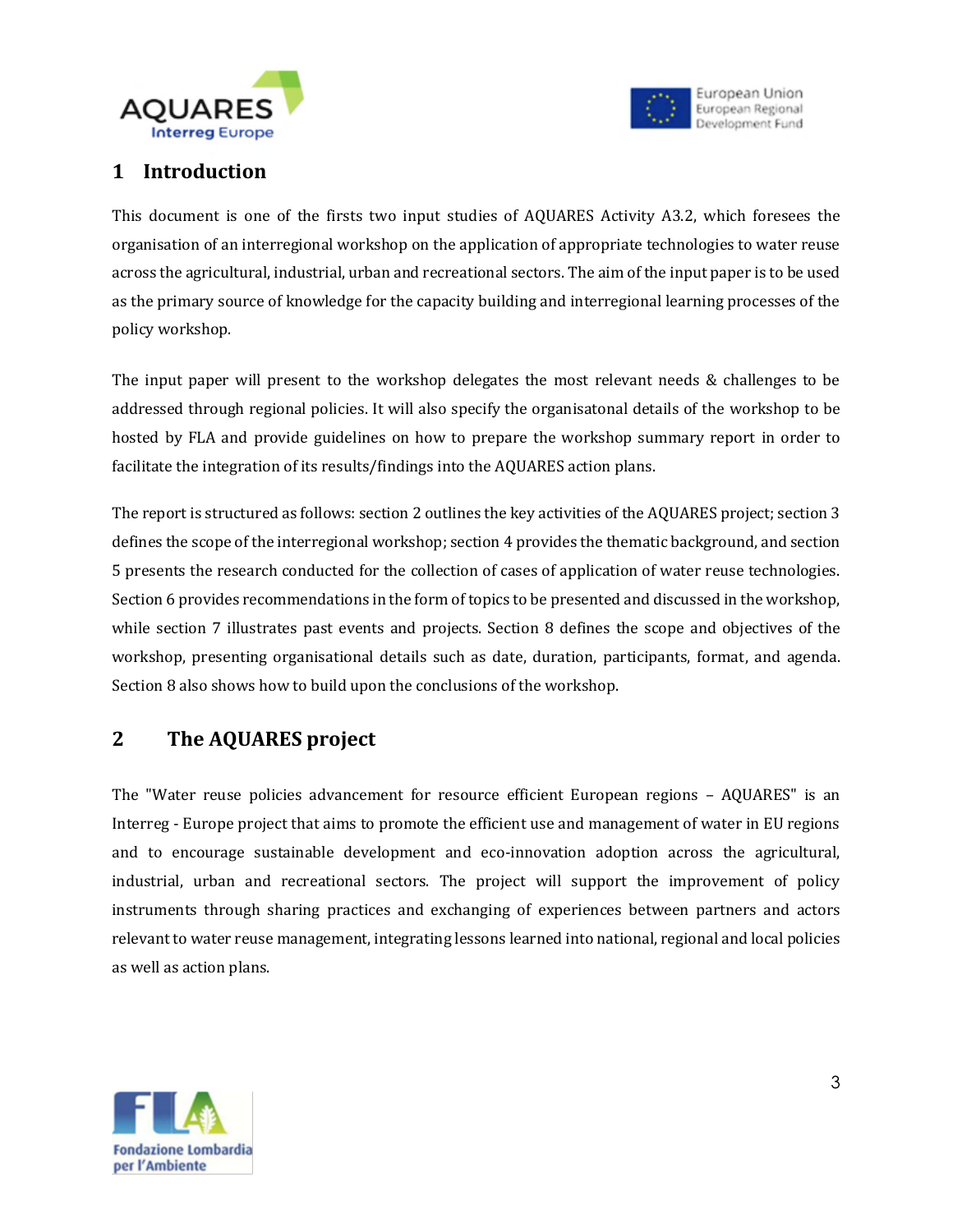



#### **2.1 AQUARES activities**

AQUARES brings together 10 partners from 9 countries, involving managing authorities and regional bodies influencing regional and national policy instruments, to exchange experiences and practices, and to improve their capacity on implementing policies targeting water reuse and to strengthen efficient water management and green growth. To boost efficient water management through water reuse, the project includes a wide range of activities, focusing on promoting the interregional learning process and the exchange of experience among regional authorities. Project activities include:

- Identify viable strategies to utilise water reuse to confront inefficient uses of water.
- Promote public dialogue to address conflicting interests.
- Increase capacity for policies that promote innovative water reuse technologies and business models.
- Raise awareness on the benefits of water reuse & water efficiency solutions.
- Facilitate the integration of water reuse when producing or consuming goods, services and works.
- Unlock investments for water reuse projects.
- Promote and support the harmonisation of policies and quality standards about water reuse.
- Promote water efficient use & management and support sustainable development & eco-innovation through the integration of water reuse in policies.
- Support the utilisation of untapped water resources, promote adoption of water reuse technological and managerial innovations, support compliance with water quality standards.
- Increase the capacity of public authorities to implement the proposals of the Water Framework and Drinking Water Directives.

#### **2.2 AQUARES expected results**

AQUARES will improve the addressed policy instruments, relevant to the abovementioned policy areas, with the target to achieve:

- Increased capacity of 200 staff of public administrations to effectively support water reuse.
- 10+ million € investments unlocked to support projects on water efficiency and to improve the management of water bodies.
- Increased awareness and consensus building among water providers, the workforce, and citizens, to support measures for water reuse (over 1000 individuals).

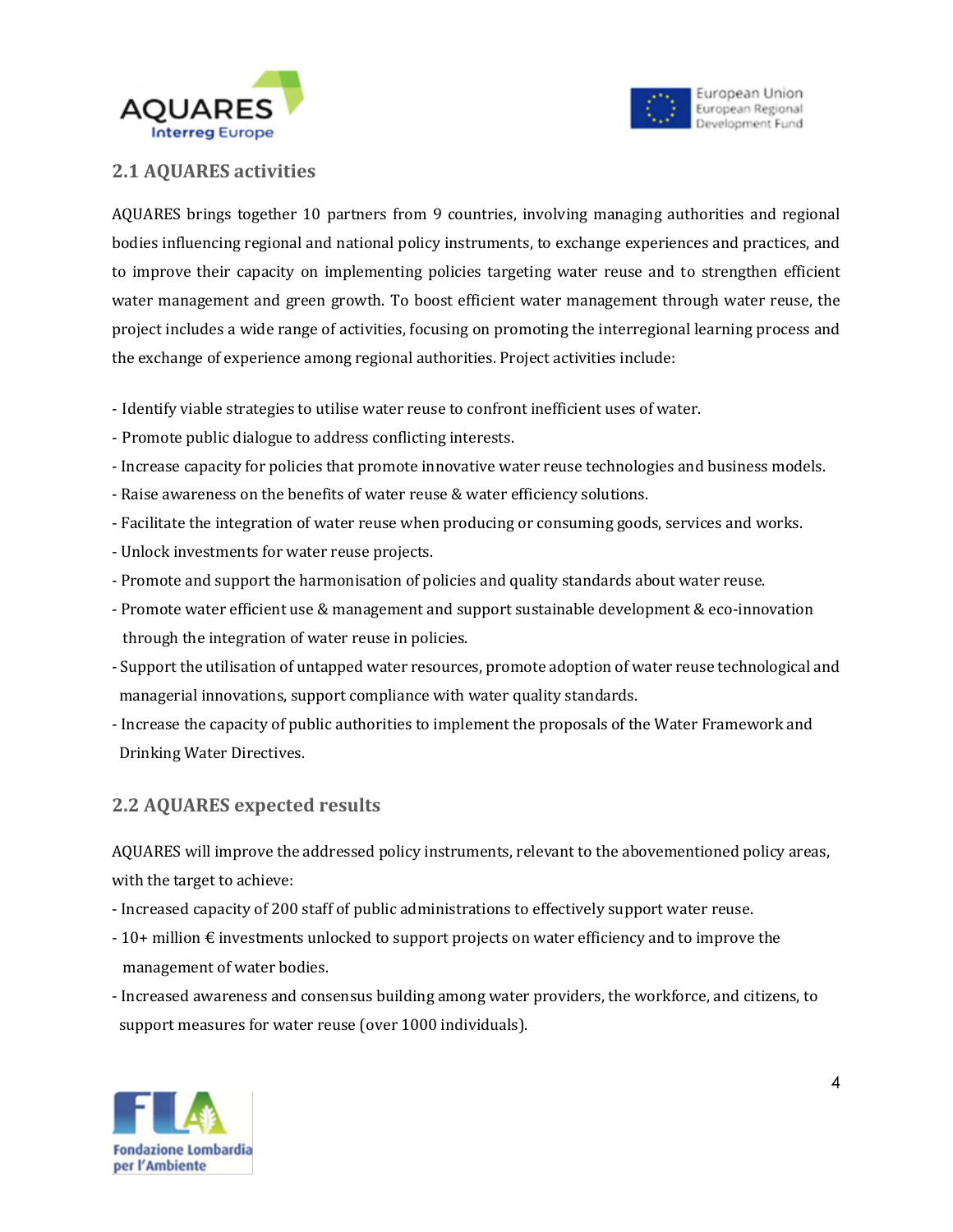



#### **3 Added value and strategic orientation of AQUARES workshops**

Fondazione Lombardia per l'Ambiente (FLA) will organise and host a two-day workshop for regional authorities on how to apply the appropriate technologies to water reuse across the agricultural, industrial, urban and recreational sector of each region. The purpose of the workshop is to facilitate the exchange of ideas and experiences, and the acquisition of operational and technical knowledge on this topic.

Three thematic axes will be covered in the workshop: 1) Technical challenges and scientific uncertainties; 2) Identification and optimization of appropriate technologies; 3) Specific barriers to water reuse in irrigation.

All partners will participate with members of their stakeholder groups and external experts, to discuss regional strategies, advancing interregional learning and capacity building. During the workshop, regional authorities' representatives will have the opportunity to exchange views with their peers, familiarise themselves with existing technical measures and strategies, and co-shape a common approach to improve their knowledge on technological applications in water reuse sectors.

The AQUARES project includes the organization of 3 interregional workshops to promote interregional learning and capacity building, as presented in the following table:

| #       | <b>Title</b>                                                                                   | <b>Host</b>     | Country | <b>Date</b> |
|---------|------------------------------------------------------------------------------------------------|-----------------|---------|-------------|
| A3.1    | Interregional workshop<br>on how to plan and<br>public<br>unlock<br>and<br>private investments | <b>EWA</b>      | Malta   | Semester 2  |
| A3.2(a) | Interregional workshop FLA<br>on water<br>reuse technology                                     |                 | Italy   | Semester 2  |
| A3.2(b) | Interregional workshop<br>Reuse<br>water<br>on<br>standards                                    | 00 <sub>W</sub> | Germany | Semester 4  |
| A3.5    | Interregional workshop<br>on water reuse policy                                                | MURCIA-GDW      | Spain   | Semester 5  |

*Table 1: AQUARES Workshops*

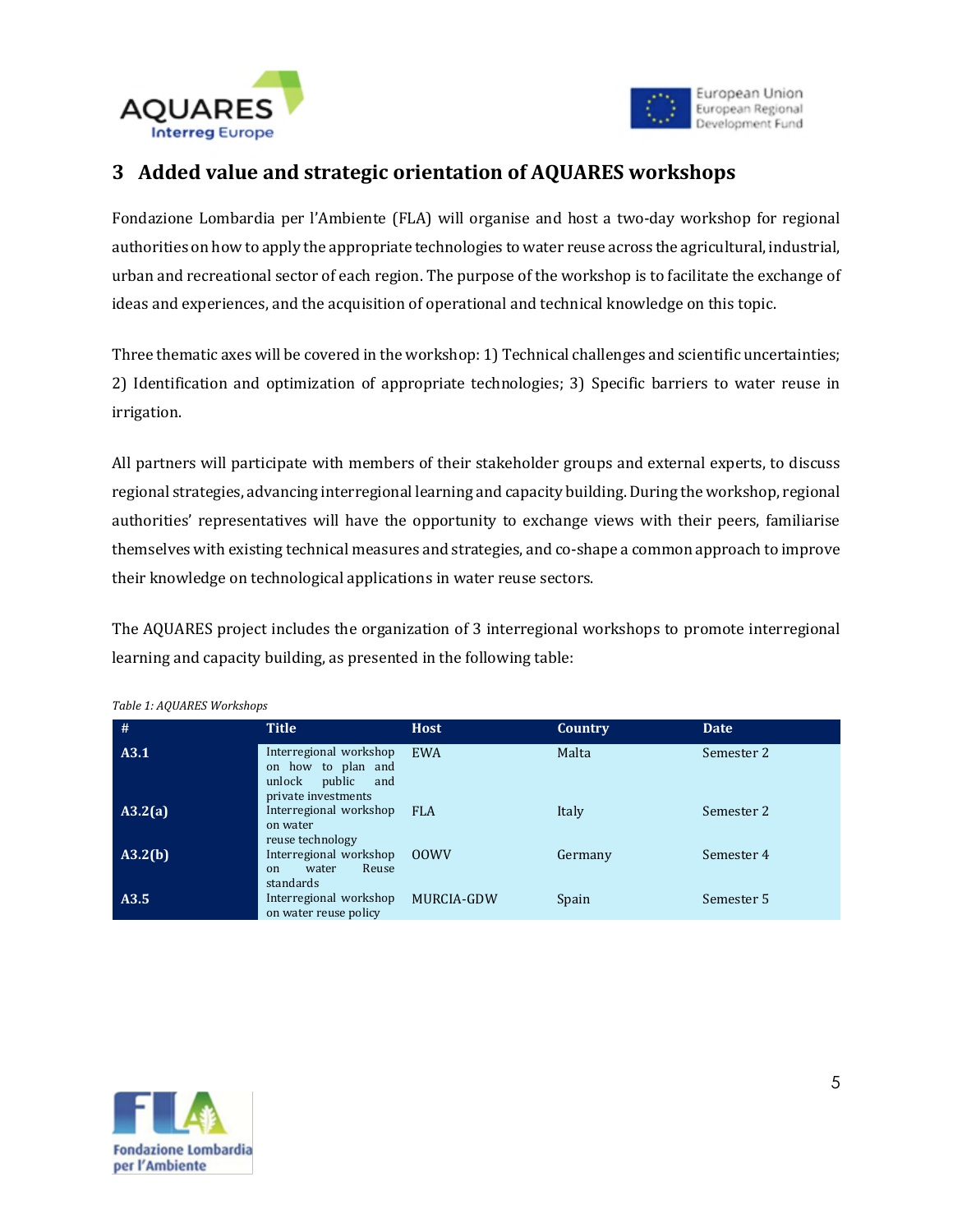



*Figure 1: Diagram presenting the structure of AQUARES workshop*



### **4 Thematic Background**

#### **4.1 Wastewater treatment plants**

Wastewater treatment plants (WWTPs) produce waste that contains many potential contaminants. Regenerated wastewater is usually safe enough to be used for irrigation, but usually contains higher concentrations ( $\sim$  1.5 times) of dissolved solids than source water.

Solid waste from wastewater treatment plants, called biosolids, is typically polluted by common fertilizers and may also contain heavy metals and synthetic organic compounds.

Wastewater treatment plants can be divided into two main categories:

- Biological waste treatment plants ustilise biological matter and bacteria to break down waste. These treatment systems are the best option for treating wastewater from households and business premises.
- Physical waste treatment plants use chemical reactions as well as physical processes to treat wastewater. These plants are mostly used to treat wastewater from industries and factories.

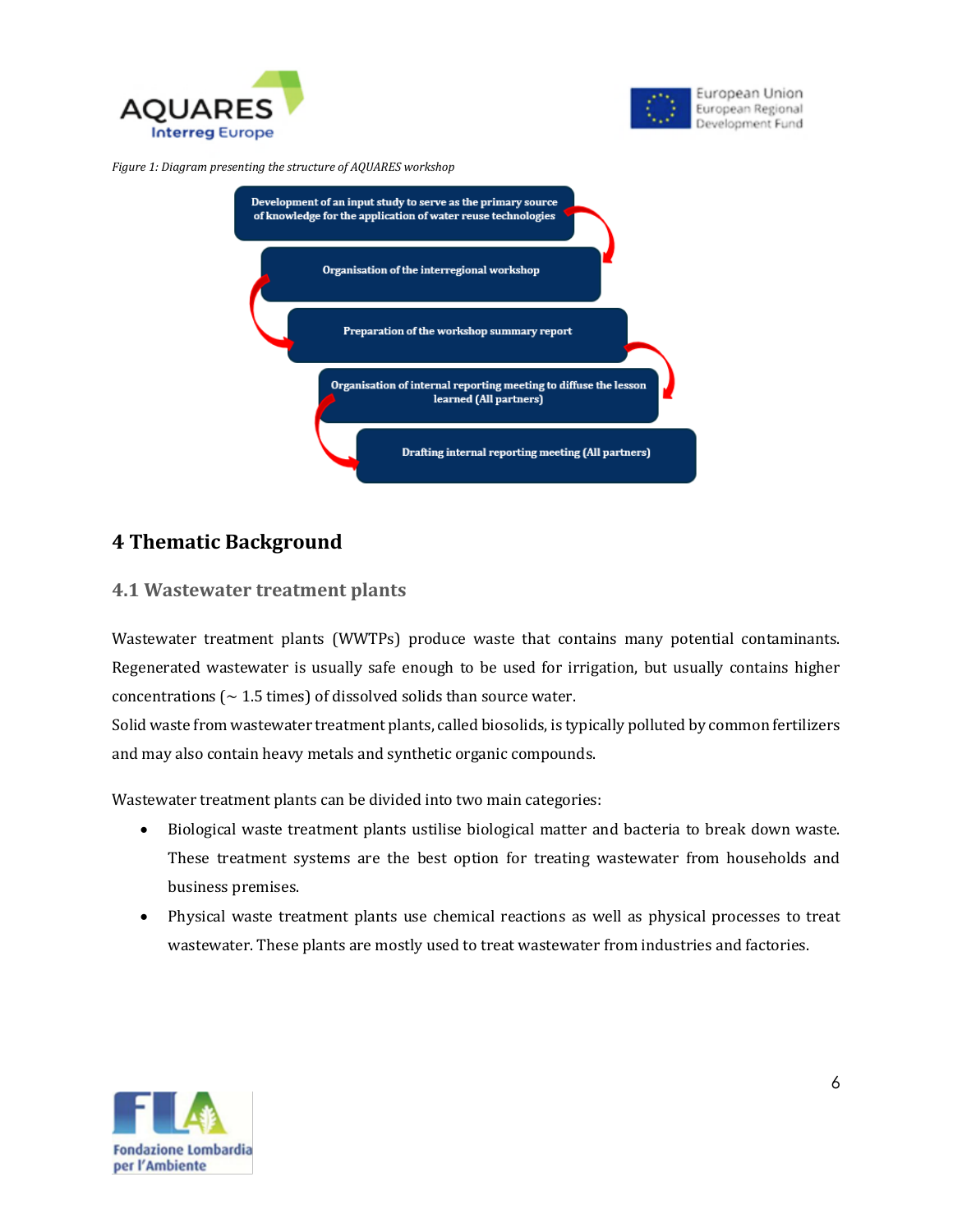



#### **4.2 Step by Step Wastewater Treatment Process**

Conventional sewage treatment (Fig. 2) starts with preliminary screening and grit removal, intended to remove the larger floating and suspended materials that could affect the treatment process.



*Figure 2: Water recycling process*

Primary sedimentation follows, eliminating most of the suspended materials and, if some of these solids are biodegradable, the biochemical oxygen demand (BOD) is typically reduced. Then, secondary treatment usually involves a biological process. Microorganisms in suspension (in the "activated sludge" process), are used to remove biodegradable organic material.

Secondary treatment processes can remove up to 95% of the BOD, as well as significant amounts of heavy metals and certain organic compounds. However, conventional wastewater treatment usually ends with secondary treatment which cannot efficiently remove all the different compounds found in sewage and therefore treated effluents are one of the main sources of persistent micropollutants in the environment.

For water reuse, tertiary or even quaternary treatment is necessary to ensure additional removal of contaminants such as microbial pathogens, particulates, or nutrients, and advanced treatment processes are employed when wastewater is to be reclaimed for reuse, depending on the type of use and quality requirements.

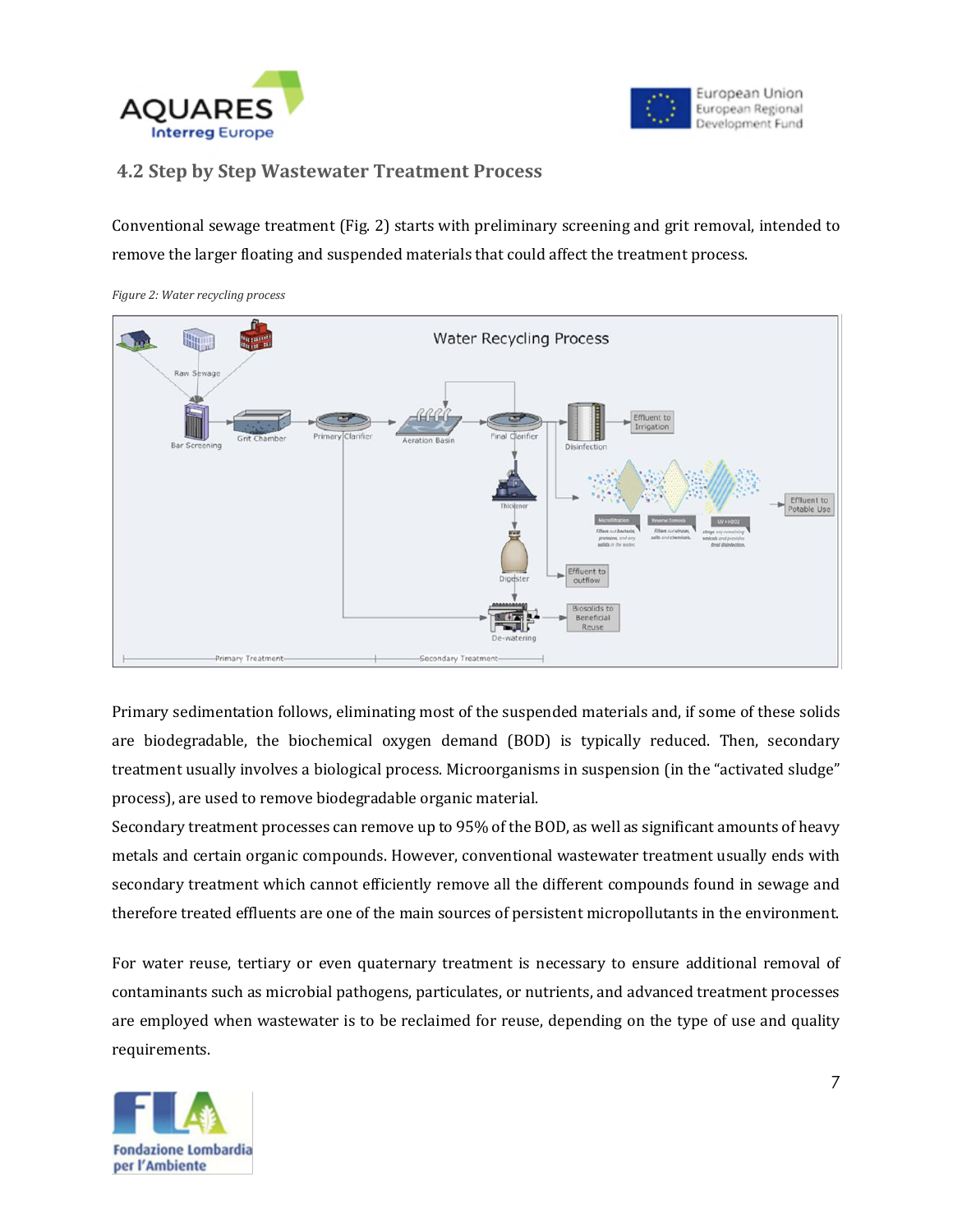



#### **4.3 Advanced treatment technologies**

WWTPs can utilise a wide range of applications, depending on different factors, such as the source water and delivered water qualities and volumes. While the most manageable wastewater contaminants, such as degradable matter, are removed by conventional treatment methods, compounds that persist even in the treated effluent are unaffected and hence flow to the receiving compartments, producing environmental and health problems. For example, activated sludge and trickling filters are some of the most widespread processes used for biological treatments. Nevertheless, these methods are not effective to remove some dangerous persistent substances. Therefore, advanced treatment methods need to be employed during the main treatment steps for the efficient removal of persistent pollutants from the effluent.

The following pages provide an overview of the advantages and disadvantages of the major control and treatment options, which are used during the main wastewater treatment process.

#### **4.4 Secondary treatment**

Over one-third of the water reuse plants depend on secondary treatment. This level of treatment is distinctive for specific agricultural irrigation applications (for example cooked food crops) and for some industrial applications like industrial cooling (except for the food industry). Membrane Bioreactors (MBRs) represent the main technology employed during this stage.

| <b>Membrane Bioreactors (MBRs)</b>              |                                                 |  |  |
|-------------------------------------------------|-------------------------------------------------|--|--|
| <b>Advantages</b>                               | <b>Disadvantages</b>                            |  |  |
| High effluent quality, low concentration of     | Membrane fouling; capital costs associated with |  |  |
| nutrients; high capability to collect microbial | membranes; maintenance costs (cleaning,         |  |  |
| contaminants;                                   | membrane replacement every 5-10 years); energy  |  |  |
| decoupled control of sludge and hydraulic       | consumption and associated costs.               |  |  |
| retention times; low sludge production; low     |                                                 |  |  |
| footprint; easy automation/simple process       |                                                 |  |  |
| control.                                        |                                                 |  |  |

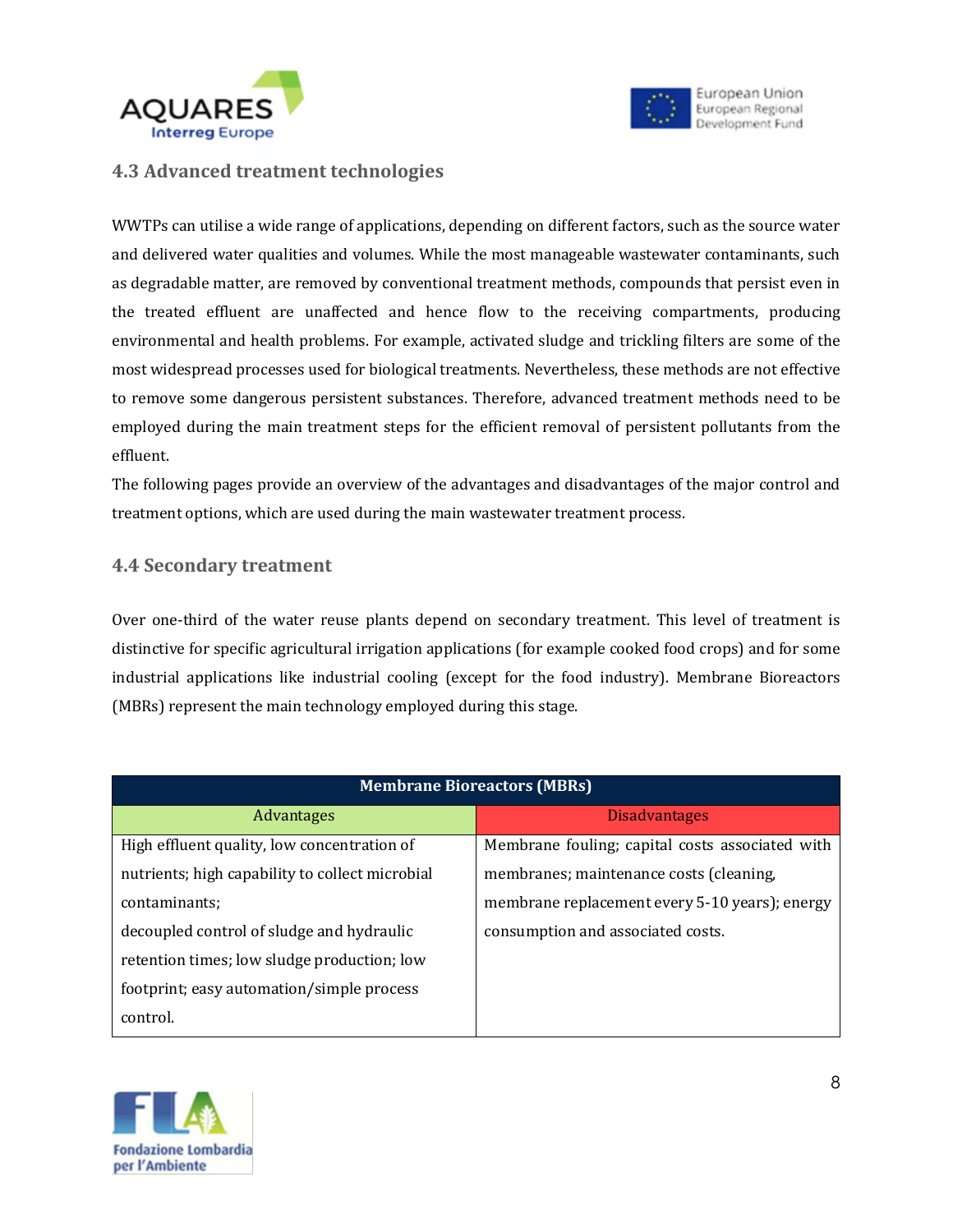



#### **4.5 Tertiary treatment**

In order to meet the standards for unrestricted irrigation, secondary treatment must involve supplemental treatment (mainly filtration and/or disinfection). These standards are particularly significant for agricultural and landscape irrigation, recreational and environmental application as well as for process water in some industrial uses. The main technologies employed during this stage are Advanced Oxidation Processes (AOPs) (such as ultraviolet irradiation or UV and ozone), chemical nonmembrane processes (such as nitrifying and denitrifying systems, activated carbon) and the less employed Natural Systems (constructed wetlands, soil aquifer treatment, and lagooning).

| <b>Advanced Oxidation Processes (AOPs)</b>     |                                               |  |
|------------------------------------------------|-----------------------------------------------|--|
| Advantages                                     | <b>Disadvantages</b>                          |  |
| No waste production; fast reaction rates; easy | Chemicals and/or energy consumption; possible |  |
| automation and control.                        | generation of hazardous products; expensive   |  |
|                                                | operating costs.                              |  |

| <b>Chemical non-membrane processes</b>            |                                                  |  |
|---------------------------------------------------|--------------------------------------------------|--|
| <b>Advantages</b>                                 | <b>Disadvantages</b>                             |  |
| Natural filter media; low-cost & easy             | Short service life; not effective against some   |  |
| maintenance; excellent for enhancing the smell of | pathogenic bacteria and viruses; time-depending. |  |
| tap water; good at filtering out other carbon-    |                                                  |  |
| based, organic chemicals and chemical             |                                                  |  |
| disinfectants like chlorine as well as some       |                                                  |  |
| microorganisms.                                   |                                                  |  |

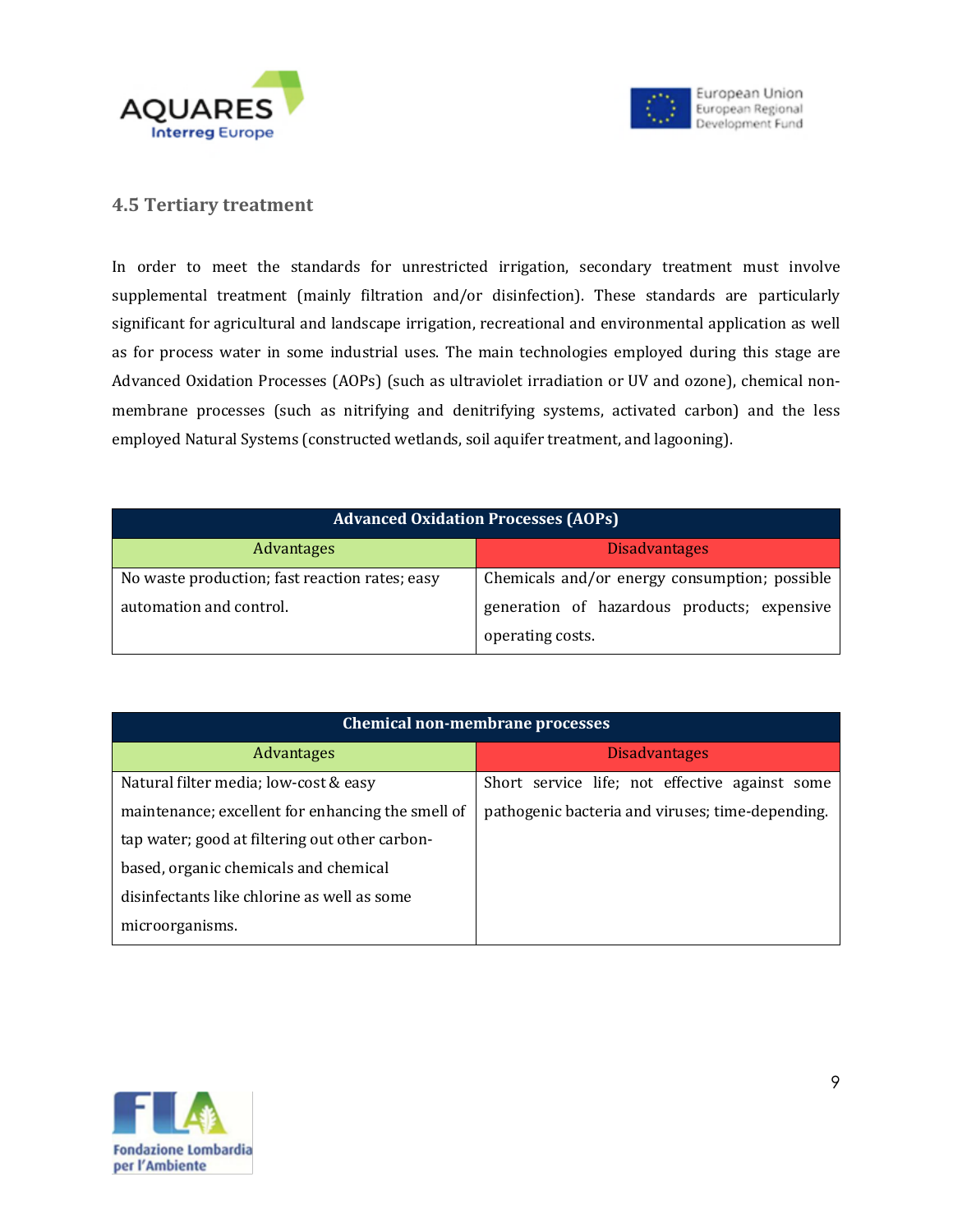



| <b>Natural Systems</b>                               |                                                     |  |  |
|------------------------------------------------------|-----------------------------------------------------|--|--|
| Advantages                                           | <b>Disadvantages</b>                                |  |  |
| Simple to design and manage, tolerant; recharge      | Considerable land<br>clogging of<br>constraints;    |  |  |
| by percolation/soil filtration through unsaturated   | systems, demanding<br>regular<br>maintenance:       |  |  |
| soils in combination with underground storage        | possible irreversible clogging of subsurface soils; |  |  |
| delivers<br>elevated<br>treatment:<br>extra<br>water | possible impacts on groundwater; performance        |  |  |
| underground storage capacity that can buffer         | closely linked to soil properties; smell release.   |  |  |
| seasonal changes in water supply and demand;         |                                                     |  |  |
| holds microbial contaminants; low maintenance        |                                                     |  |  |
| and operation; aesthetic benefits; attractive for    |                                                     |  |  |
| rural applications                                   |                                                     |  |  |

#### **4.6 Quaternary treatment**

The quaternary treatment step is capable to generate drinking or ultrapure process water quality. Membranes are the most used technologies during this stage. Semipermeable membranes are utilised to remove ions, molecules or larger particles from water in a process called reverse osmosis (RO) while microbial retention can be achieved by membranes microfiltration and ultrafiltration.

| <b>Membranes</b>                                  |                                                |  |  |
|---------------------------------------------------|------------------------------------------------|--|--|
| <b>Advantages</b>                                 | <b>Disadvantages</b>                           |  |  |
| Efficient removal of organics and                 | Expensive; high energy consumption;            |  |  |
| microorganisms; high quality of water produced;   | maintenance costs associated with cleaning and |  |  |
| reliable and predictable; low footprint; suitable | replacement; regular maintenance (chemical     |  |  |
| for a wide range of reuse applications,           | cleaning of the membranes); production of      |  |  |
| (agricultural, industrial, commercial and         | concentrated wastes.                           |  |  |
| environmental).                                   |                                                |  |  |

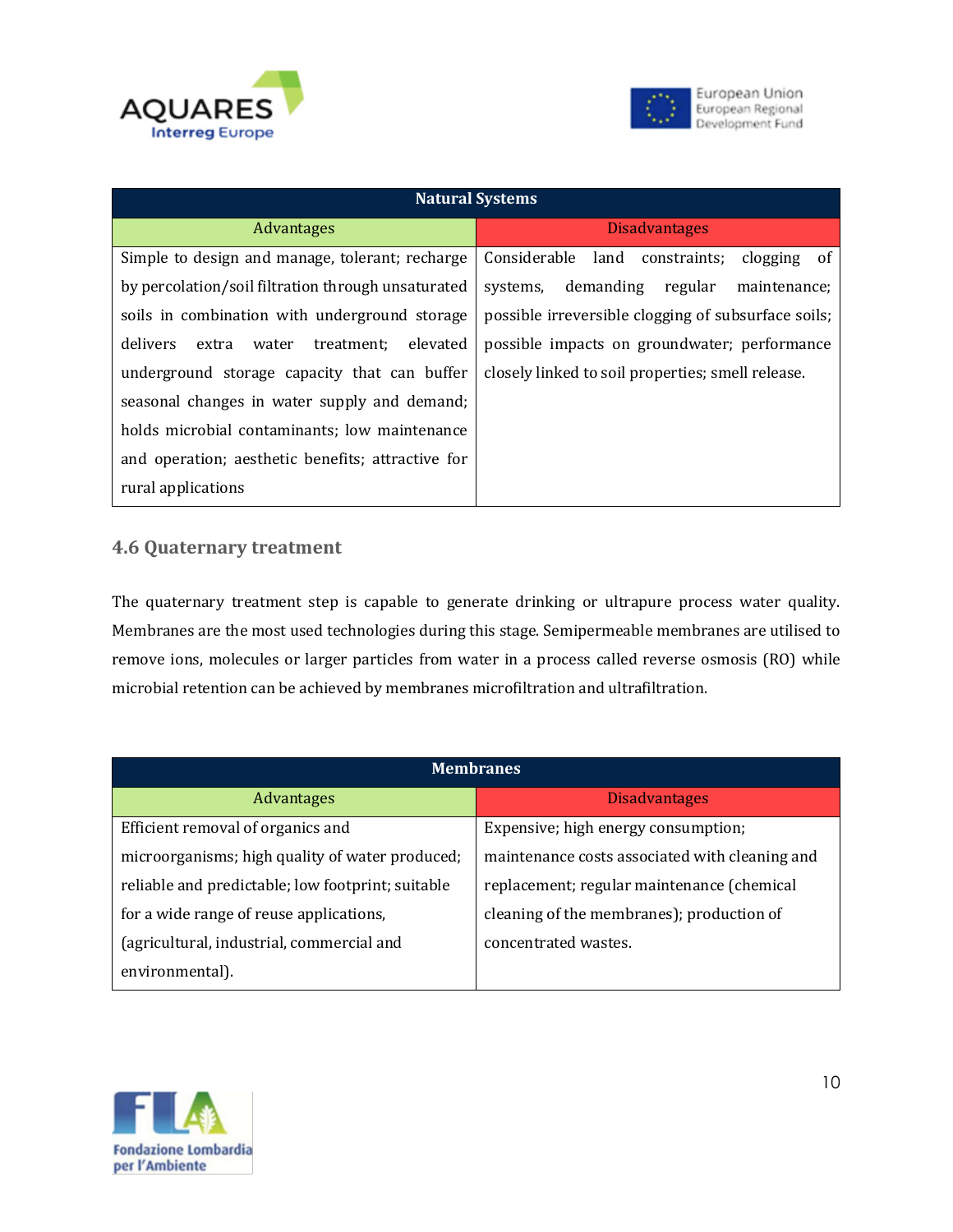



#### **4.7 Prospective for the future**

●*Forward Osmosis (FO) and Combinations:* This technology is getting attention in the field of membrane desalination/reuse. The concentration differences across the membrane naturally create the driving force in the FO process, using significantly less energy than conventional RO. FO membranes are also being investigated in combination with other technologies, such as use within MBRs, particularly for distillation purposes.

●*Analytical Online Tools and Rapid Screening:*Online monitoring for management of water reuse plants is vital and the improvement of tools and techniques is still a priority. Fluorescence-based technologies can offer substantial advantages. Rapid biological screening assays are seen as a way to rapidly and comprehensively assess the complex mixtures of chemicals in water.

#### **5 Case studies**

**5.1 Water reuse for irrigation at Fasano Forcatella (Italy – Agricultural sector).** 



Overexploitation of groundwater is very common in Southern Italy, due to the region's lack of water resources and its economic reliance on irrigated agriculture such as olive trees and vineyards. Coastal

areas are particularly affected leading to groundwater salinization as a result of seawater intrusion. Therefore, treated wastewater represents a safe and valid alternative resource for irrigated agriculture.

Until 2005, the WWTP of the municipality of Fasano (Puglia), discharged secondary effluents to the sea. This was true until the company Aquasoil s.r.l. installed a first tertiary treatment system which has been used for 10 years. In 2016, a new plant was launched based on an innovative technology (MITO3X®) that simultaneously injects aluminum chloride (clariflocculation), sodium hypochlorite or peracetic acid (disinfection), and powdered activated carbon (adsorption) in the suction line of a centrifugal pump. Subsequently, lamellar settling delivers separation of the sludge and the powdered activated carbon from the clarified effluents. These are then stored into a basin of  $40,000$  m<sup>3</sup> to compensate for the changes in demand from farmers. The benefits of the Fasano tertiary treatment and reclamation plant involve the

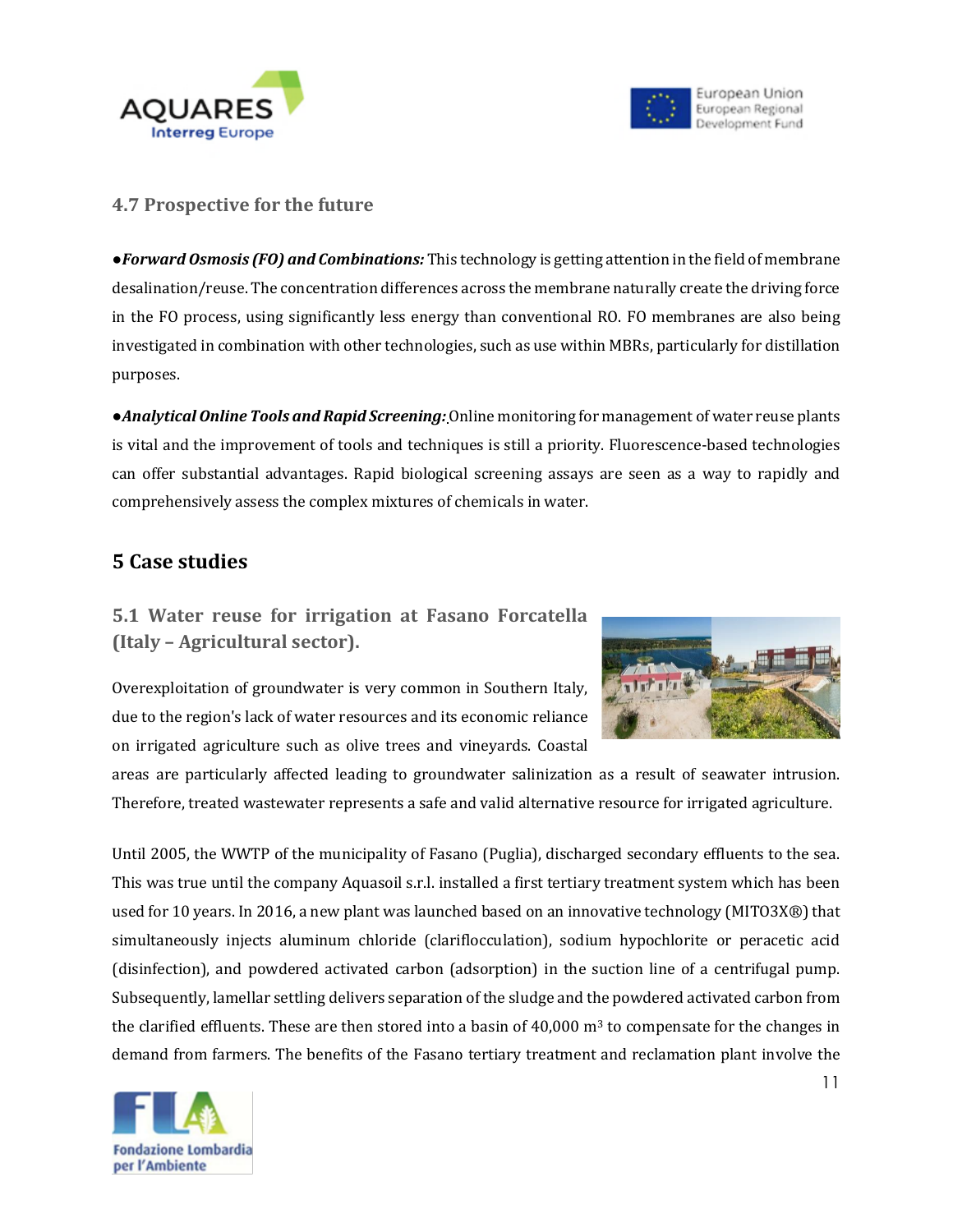



development of chemical and microbiological quality of the secondary effluents to irrigation standards and the reinstatement of the biodiversity of the area. In addition, during periods of lower water demand for irrigation, the overflow from the storage basin is infiltrated in the ground in order to reload the aquifer and combat seawater intrusion.

The cost of the Fasano tertiary treatment is around 0.16-0.25  $\epsilon/m^3$ , which is charged to the local residents' water bill. Thanks to their contract with Aquasoil, the local farmers reusing the water do not pay additional fees for the treatment but only for water distribution, based on different factors such as distance or frequency of use. This case is innovative in both the technology and the management since the company Aquasoil also distributes the effluents in accordance to contracts with local farmers.

**5.2 Soil aquifer treatment for indirect potable reuse in El Port de la Selva (Spain – Urban sector).**

El Port de la Selva is a coastal village with about 1000 permanent residents, and during summer it sees its population grow by more than ten times. The village exploits local groundwater for drinking water production and is not connected to the regional water distribution



network. The local WWTP, operated by the company Empresa Mixta d'Aigües de la Costa Brava SA or EMACBSA, has a capacity of 10,500 people (secondary effluent).

After successive drought events in the 2000s, a tertiary treatment, which includes double-step filtration, UV disinfection, and chlorination, was added to the WWTP in order to allow the reuse of non-potable purposes, decreasing the demand for fresh water during the summer season. Notwithstanding, water abstraction volumes for potable purpose in the village remained high ( $\sim$  350,000 m<sup>3</sup> / year) and saline intrusion as a result of both drought and over-abstraction in summer was still an issue. Thus, water reclamation by aquifer recharge was included in the water reuse scheme in order to improve groundwater availability and prevent seawater intrusion.

The infiltration area was divided into three infiltration ponds, facilitating management of potential clogging problems through the implementation of wetting and drying cycles and allowing low

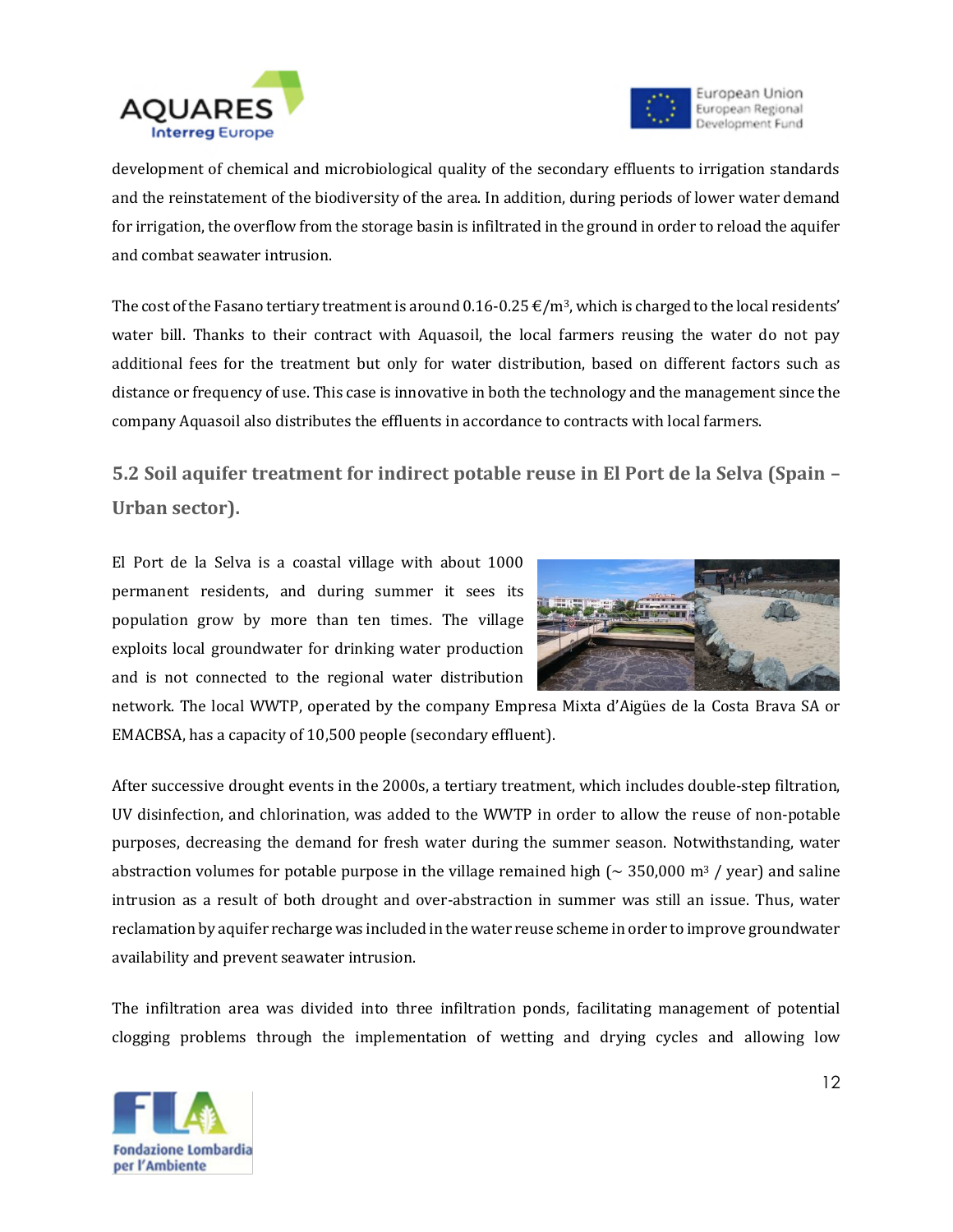



maintenance operations. In order to remove organic traces, a granular activated carbon treatment step was added, while chlorine disinfection was halted during infiltration to avoid the creation of disinfection by-products. Coagulant dosing, phosphorus, and ammonia in-line probes were also installed to improve the operation of the biological treatment.

El Port de la Selva scheme is one of the few membrane-free planned indirect potable reuse scheme in Europe. The tertiary treated effluent is recharged, infiltration is stopped in summer as the biological treatment does not have the capacity to reach the required ammonia level. The EU DEMOWARE project confirmed the safety and environmental benefits of the scheme.

**5.3 Industrial wastewater reuse for food processing at Bakkavor Group (United Kingdom – Industrial sector).**

Bakkavor Group is a UK provider of fresh-prepared food, owner of the facility named "Cucina Sano". The company intended to reduce offsite tankering of trade wastewater and start a recycling scheme that would enable to reuse their water for food processing.



The project was developed by British firm Aquabio in 2016. The wastewater recycling plant is placed next to the food processing facility. Wastewater from the

food processing facility is treated to potable water standards for reuse in the factory for all processes.

The effluent is primarily treated using screens and then undergoes chemical treatment using dissolved air flotation, followed by a low energy membrane bioreactor. The treatment is completed by reverse osmosis, UV disinfection, and chlorination/remineralization. Next, the treated water is blended with incoming mains water for being utilised within the facility. This method can deliver more than 85% water recycling back to the factory, allowing the reuse of around 122 million liters of wastewater in 2017. The plant is setting the standards for large-scale wastewater reuse within the food-processing industry. The project has employed innovative technology and know-how in order to reduce resources and costs, setting an example for others to follow. It has received multiple awards, including the Water Reuse Europe Innovation Award in 2017.

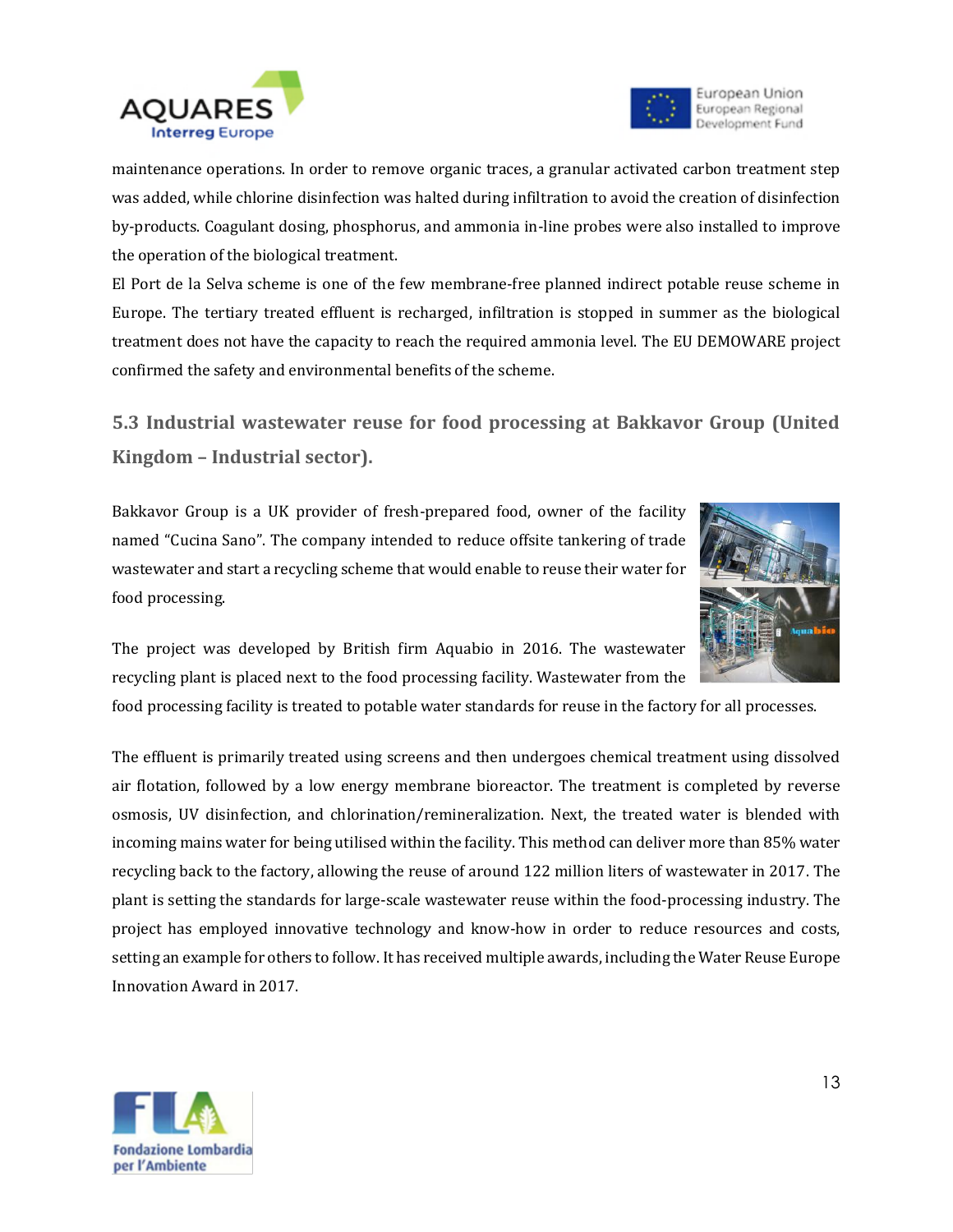



#### **5.4 Aerated lagoons for the treatment of municipal wastewater (Germany – Rural**

**sector)**

In Nature, the contaminated water is the habitat of microscopic algae which through photosynthesis produce the necessary oxygen for to the bacterial cultures which are used during the biological process of water purification. In this context lagooning is a treatment process which



presents the great advantage of not requiring the external input of energy for carrying out wastewater treatment processes, making it very economical. In addition, these wastewater treatment plants are very efficient to remove organic particles and the nutrients from water that is subjected to treatment providing high-quality effluent, that can be discharged without danger to natural ecosystems. It is to be highlighted that these types of wastewater treatment plants have been used in Europe for serving small communities  $(\sim 500$  people).

An example comes from Germany, where the company Fuchs Clean Solutions is operating two aerated lagoons in a small town (~300 people) since 1995, which presents two major mechanisms:

- *the aeration* required to allow the aerobic fermentation process, where the water to be treated comes in contact with the micro-organisms that consume the pollutant loading of organic matter and the nutrients from water;

- *the settling*: the suspended solids are settled forming a biological sludge.

Besides of hydraulic advantages, the technique is ideal for rural settlements. Also, the two-stage design allows bypassing wastewater temporarily. Maintenance is possible without causing a major deficit in treatment performance.

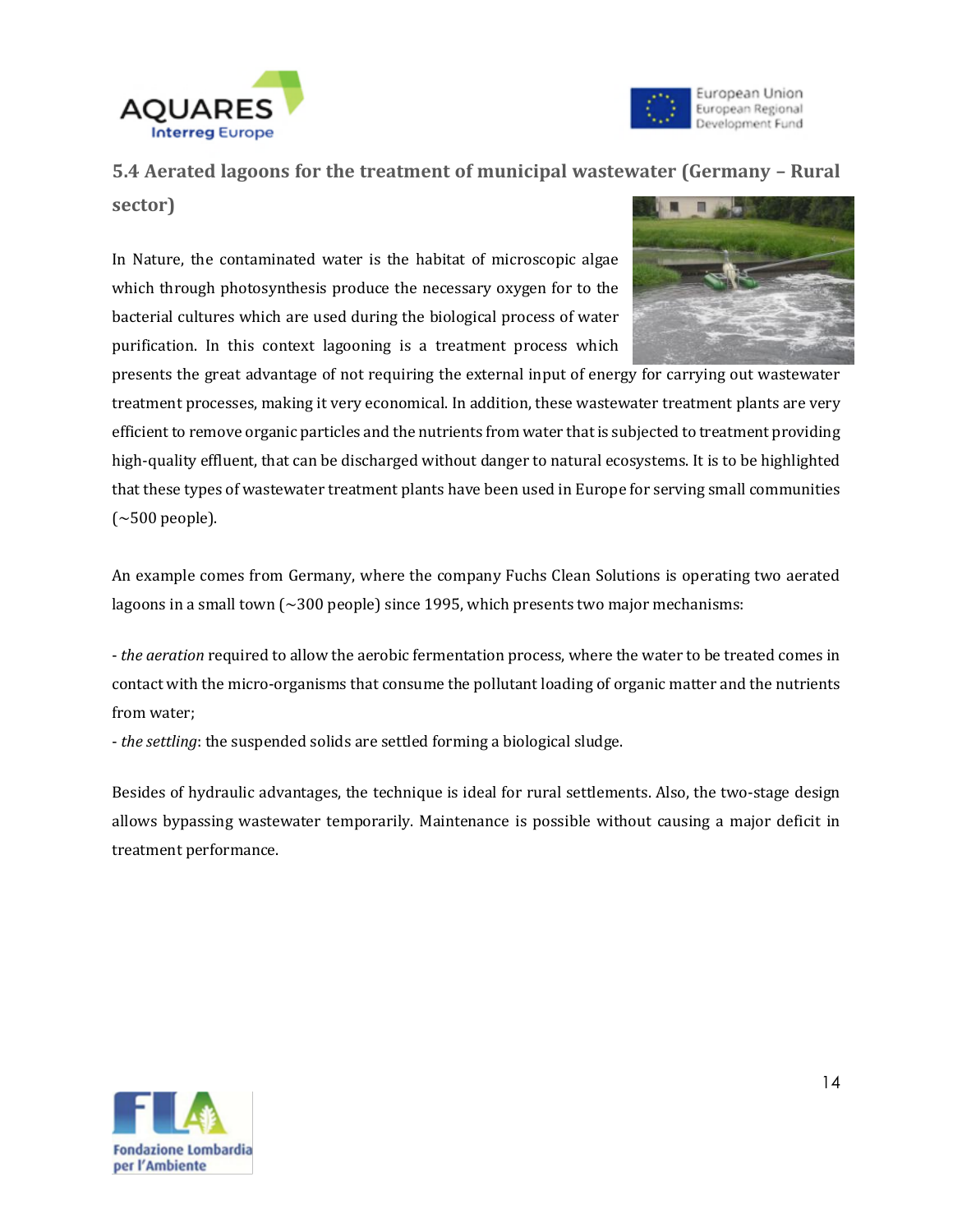



**5.5 Reuse of urban wastewater for multiple applications (Spain – Urban, Agricultural & Recreational sector)** 

Rincón de León WWTP is one of the three treatment facilities operating in the city of Alicante, operated by EMARASA (Joint Venture Corporation for Wastewater Treatment in Alicante). The main users of the effluent at Rincón de León WWTP are the Alicante Irrigation Association (AGRICOOP), which use treated wastewater for agricultural purposes, and the High Vinalopó Irrigation Association (ARALVI), which spans several



municipalities and it also waters a golf course, the Alenda Golf Course with a total area of  $1,331,617$  m<sup>2</sup> and that in summer requires  $1,500$  m<sup>3</sup> /d of water.

Since the WWTPs have to produce treated wastewater for large areas of agricultural, urban and recreational areas, in a region where water is scarce, the operators investigated the best technological alternatives in order to improve the efficiency of the plant. Tertiary treatment in Rincon de León WWTP comprises three alternatives:

-Alternative A = non-membrane process for coagulation + flocculation + filtration (CFF) + Ultraviolet (UV)  $-$ Alternative B = CFF  $+$  Ultrafiltration (UF)  $-$ Alternative C = CFF + UF + Reverse Osmosis (RO)

The results are interesting because conclude that the quality of water treated with alternative C is suitable for all uses referred the study, (urban uses, agricultural irrigation, and golf course irrigation), while alternative B is not suitable for residential applications. Finally, water treated with alternative A is suitable for all uses except for residential and irrigation of fresh food for human consumption

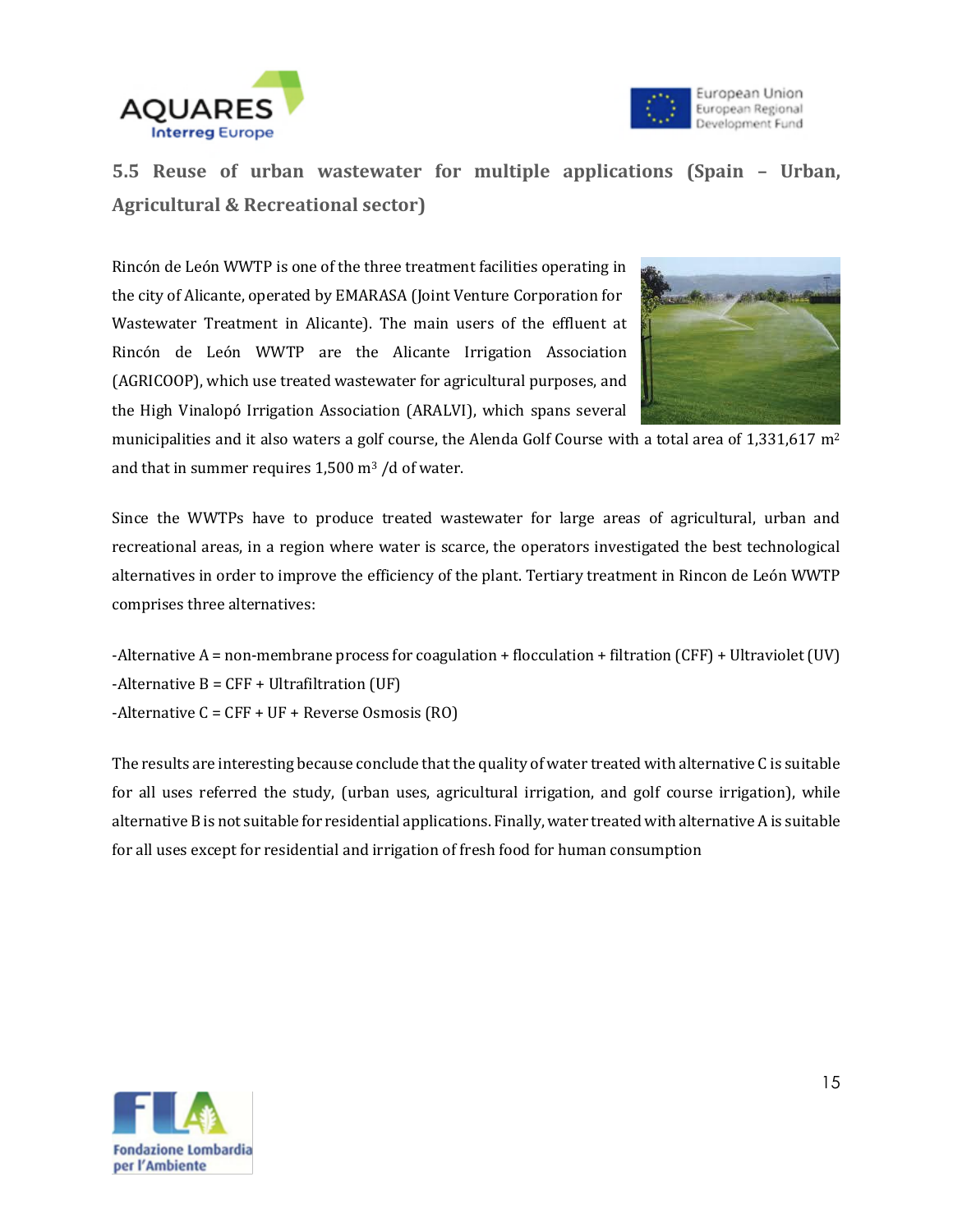



#### **6 Suggested topics for discussion**

This section provides a very first suggestion on the topics to be presented and discussed during the interregional thematic workshop on water reuse technologies in Italy, based on the research conducted. This list is not final and is subject to changes or updates (if necessary), following the review and feedback from the host organization (FLA).

The term 'thematic areas' refers to a broad theme and the term 'topics' refers to the sub-themes in which the core theme is divided. Three distinct thematic areas have been identified for the interregional workshop on water reuse technologies. Each thematic area is divided into several (indicative) topics, around which the presentations and discussions of the workshops will revolve. Guest speakers are expected to build upon the research findings by extending the scope of analysis and providing new perspectives for the topics under examination.

#### **Thematic Area 1: Technical challenges and scientific uncertainties**

This session will present several technical challenges and scientific uncertainties identified in the sector of water reuse, in accordance with the methodology to evaluate water reuse technologies and practices (Activity A1.3). This session will provide valuable insights into how the adoption of different technologies allows achieving any desired level of water quality. Representatives from members of stakeholder groups will be encouraged to participate in the discussion, presenting their experience on the adoption of technological options in terms of their cost and feasibility for use in different environments and scales. The purpose of this session is to highlight the technical and scientific issues and opportunities associated with the adoption of both current and innovative technologies, demonstrating the most relevant needs to be addressed through regional policies.

#### Indicative topics to be discussed

- 1. Contaminants of emerging concern.
- 2. Fast monitoring.
- 3. Complex solutions of the industry sector.
- 4. Saline intrusion in sewage systems.

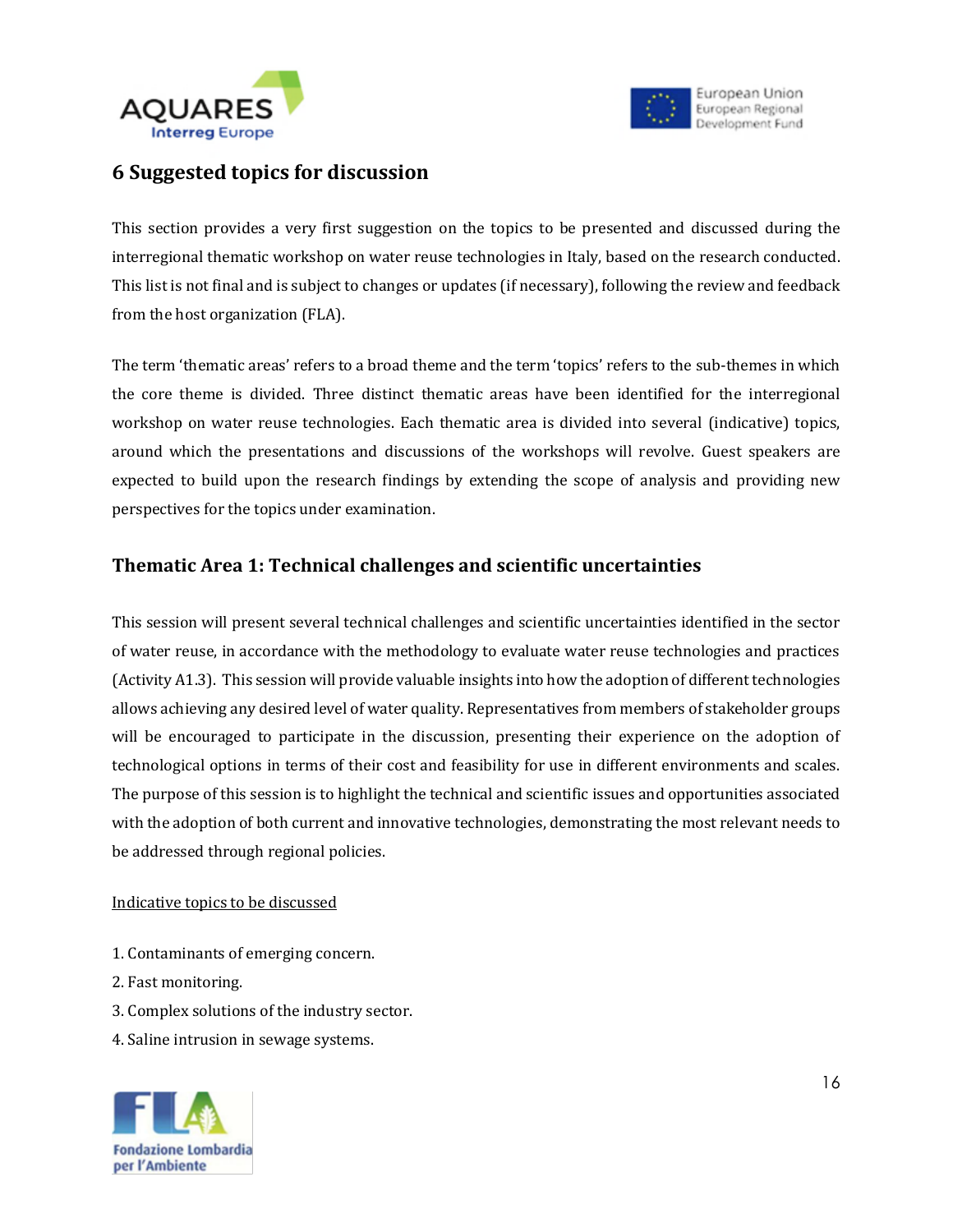



- 5. Obsolete transportation networks.
- 6. Temporal mismatch between production and demand

#### **Thematic Area 2: Identification and optimization of appropriate technologies.**

This session is expected to provide practical insights into how business and local authorities can utilise the most suitable technologies for specific needs, in order to fully exploit their potential. Companies are indeed more than ever ready to invest in water solutions and in that context water reuse technologies are being seen as the way to unlock a potential for growth but also as a way to provide a secure water source for economic activities. However, selecting the most sustainable technology among possible alternatives is a very complex task because the choice must integrate economic, environmental, and social criteria. This session will follow the choosing-by-advantage method described by Arroyo and Molinos-Senante (2017), are summarised below (Fig. 3).

*Figure 3: Choosing-by-advantage steps*



#### Indicative topics to be discussed

- 1. Selection of most suitable technologies for relevant sectors (agricultural, urban/rural and recreational).
- 2."Over-engineering" risks and solutions.
- 3. Carbon emissions.
- 4. Distribution storage of wastewater.
- 5. Future trends of key applications.

#### **Thematic Area 3: Specific barriers to water reuse in irrigation**

This session will explore the reluctance of the agricultural sector to use treated wastewater in irrigation. Farmers are indeed worried about the potential negative attitudes of consumers towards their products. The risks to health and the environment from pollutants such as bacteria, viruses and emerging pollutants

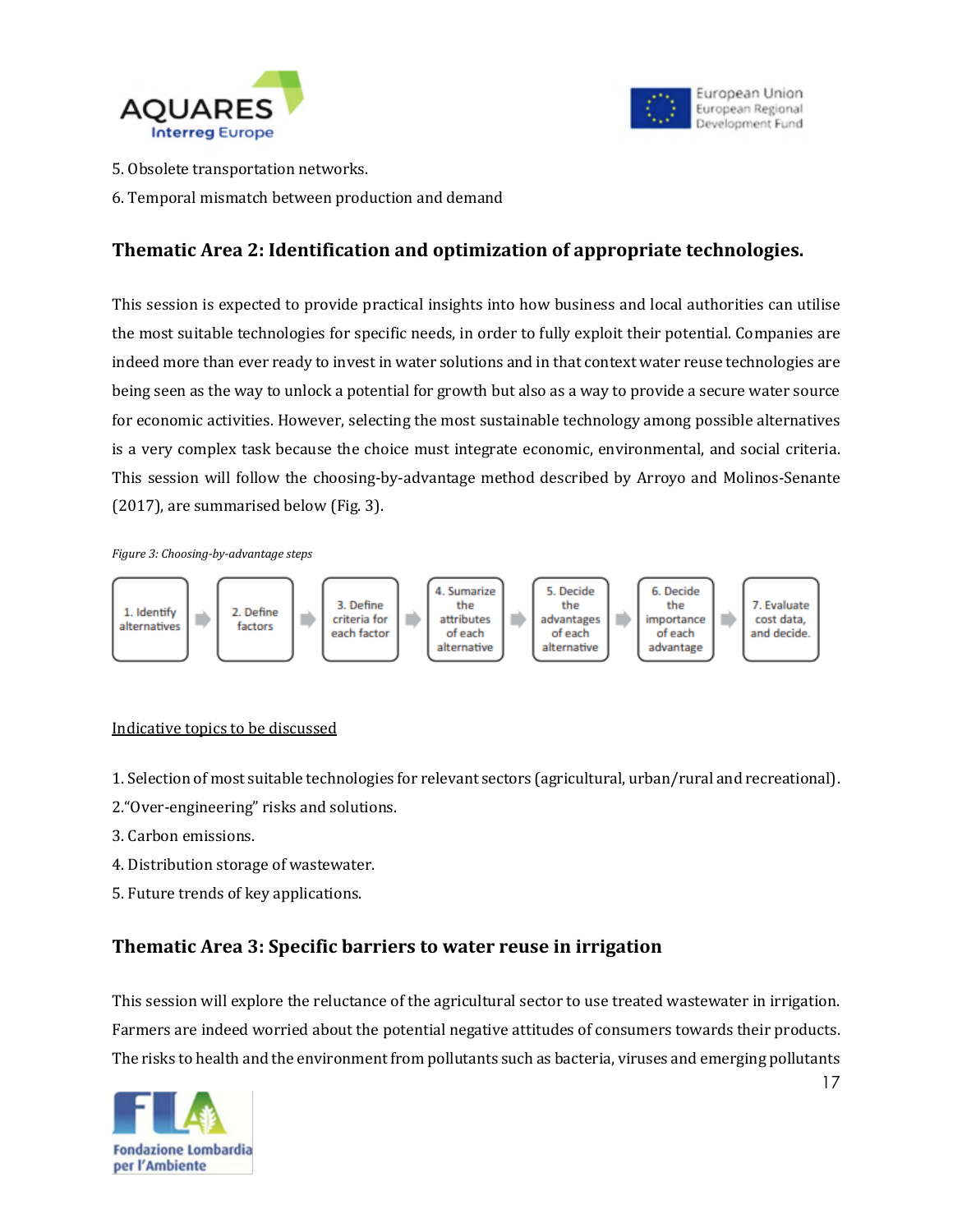



and priority substances such as those already detected occasionally in discharges from water treatment. The key objective of this session is to highlight the regulatory, technological and operational requirements in order to ensure the desired level of water quality, also in accordance with the methodology to collect successful practices in monitoring, assessing and ensuring compliance with water reuse standards (Activity A1.4). The exchange of views among representative from both regional authorities and the agricultural sector will enable to reach a common approach on how appropriate technologies can contribute overcoming such barriers.

#### Indicative topics to be discussed

- 1. Environmental and human health safety implications.
- 2. Economic costs.
- 3. Fertilizers from wastewaters.
- 4. Identification of practical technological applications.

#### **7 Past events and projects**

This section examines a series of relevant past activities with the aim to identify what kind of topics/issues has already been addressed in conferences and projects across the EU. This will enable to determine the strategic focus and structure of the interregional workshop, avoiding the repletion of information.

#### **IDA International Water Reuse and Recycling Conference (24-27 June 2018) – Valencia (ES). – [\(http://idadesal.org/water-reuse-conference-2018/\)](http://idadesal.org/water-reuse-conference-2018/)**

During the conference, a review of the available technologies has been made, including conventional tertiary treatments, advanced treatment, membranes or soft technologies, contemplating aspects such as efficiency and costs. Case studies have been analyzed for different applications and uses.

Participants: Mr. Antonio Casanas, Key Account Manager, Dow Water and Process Solutions, Spain & Dr. Domingo Zarzo, AEDyR President, Research & Development Manager of Valoriza Agua, Spain

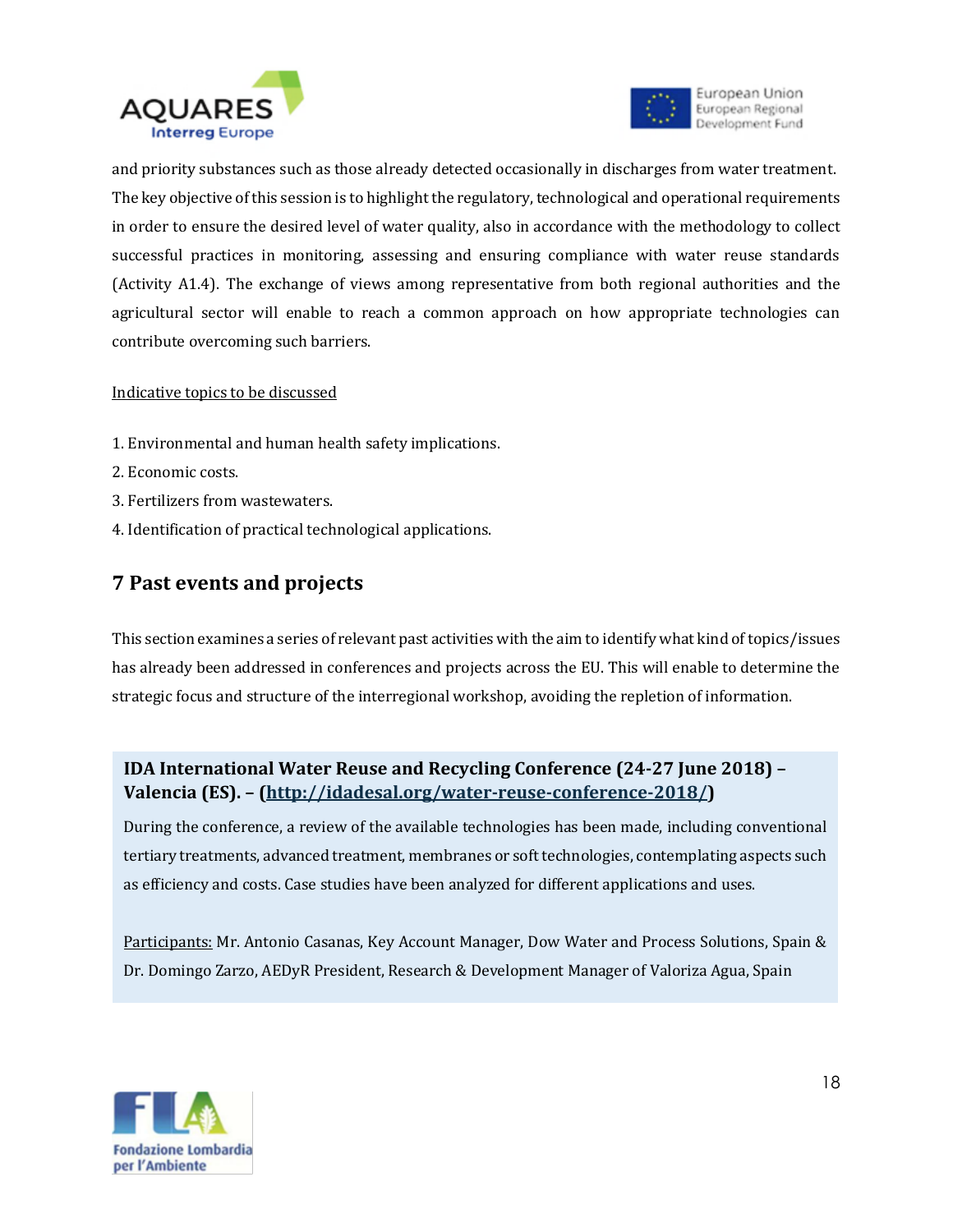



## **EU-funded AQUAREC project (2002-2006) on 'Integrated Concepts for Reuse of Upgraded Wastewater'- [\(http://cordis.europa.eu/projects/rcn/69076\\_en.html\)](http://cordis.europa.eu/projects/rcn/69076_en.html)**

The project addressed policy guidelines, quality requirements for water reuse, suitable technologies for treatment and monitoring, best management practices including socio-economic aspects and public participatory approaches. The extensive presentation of technological issues, such as treatment processes, disinfection, monitoring and distribution, covers many of the end-use requirements and specifications.

# **EU-funded DEMOWARE project (2014-2016) on Innovation Demonstration for a Competitive and Innovative European Water Reuse Sector' – [\(http://demoware.eu/en\)](http://demoware.eu/en)**

One of the main barriers that hamper the implementation of water reuse schemes is the cost associated with the treatment, storage and distribution of reclaimed wastewater to reuse it. DEMOWARE activities have demonstrated the benefits of several technologies and reuse schemes which should improve the overall feasibility of water reuse and thus, its implementation all over Europe.

# **9 Organisational issued of the interregional workshop [\(https://cordis.europa.eu/project/rcn/78629\)](https://cordis.europa.eu/project/rcn/78629) EU-funded SAFIR project (2006-2010) on 'Safe and high quality food production using low quality waters and improved irrigation systems and management' –**

multidisciplinary approach which integrated the European as well as the global dimension of the EU The SAFIR project addressed two fundamental concerns of the general public, namely the safety and quality of food and the increasing competition for clean fresh water. The project employed a policy on food quality and safety. Its overall aim was to develop and apply innovative, affordable, easily applicable irrigation technologies using recycled wastewater

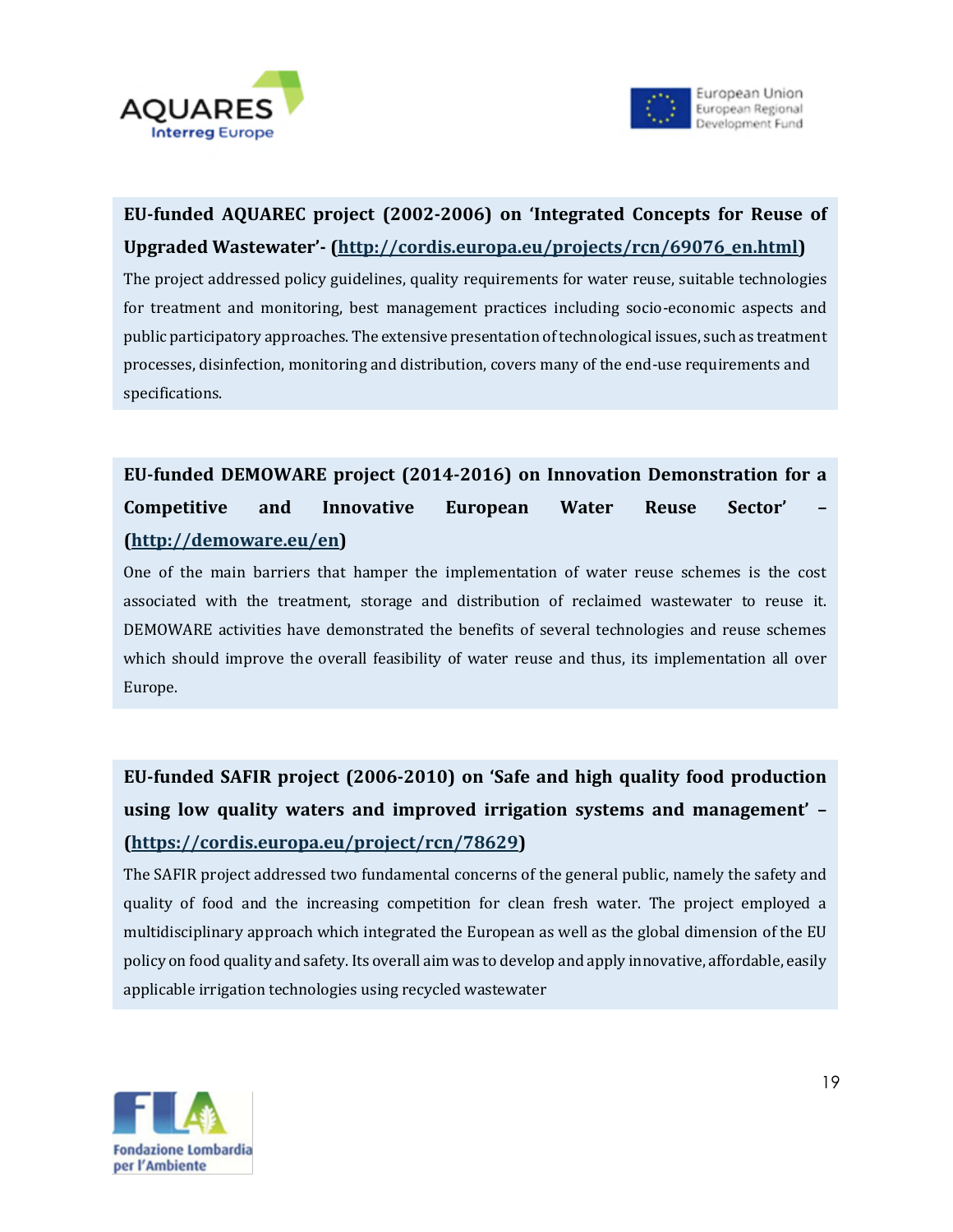



#### **8 Organisation of the interregional workshop**

Fondazione Lombardia per l'Ambiente (FLA) will host the interregional thematic workshop on "application of the appropriate technologies to water reuse across the agricultural, industrial, urban and recreational sector of each region", in Seveso, Italy. The workshop will last two days (dates to be confirmed) and all AQUARES partners will participate, with members of their stakeholder groups and external experts. The working language of the workshop will be English, which means that participants must have a sufficient knowledge of the language to be able to fully participate in the hands-on activities.

| AQUARES - Interregional workshop on water reuse technology |                                                                 |  |  |
|------------------------------------------------------------|-----------------------------------------------------------------|--|--|
| <b>Thematic focus</b>                                      | Water reuse technologies                                        |  |  |
| <b>Host organisation</b>                                   | <b>FLA</b>                                                      |  |  |
| <b>Date</b>                                                | To be confirmed                                                 |  |  |
| <b>Venue</b>                                               | <b>FLA Headquarters</b>                                         |  |  |
| Language                                                   | English                                                         |  |  |
| $No$ of participants                                       | 20 - 25 participants                                            |  |  |
| <b>Type of participants</b>                                | Regional authorities' officials, stakeholders, external experts |  |  |
| <b>Format</b>                                              | Oral presentations, interactive session                         |  |  |
| <b>Contact details (1)</b>                                 | Mita Lapi                                                       |  |  |
|                                                            | E-mail: mita.lapi@flanet.org                                    |  |  |
|                                                            | Telephone: 0039(0)2.806161.12                                   |  |  |
| <b>Contact details (2)</b>                                 | Marco Guzzetti                                                  |  |  |
|                                                            | E-mail: Aquares@flanet.org                                      |  |  |
|                                                            | Mobile: 0039.333.88.61.248                                      |  |  |

#### **8.1 Attendees**

At least 2 representatives from partners' organisations, accompanied by 1 regional stakeholder/external expert can attend the interregional thematic workshop, to be held in Seveso, Italy. The target audience includes all those individuals, bodies and organisations that can be impacted by the project outcomes and are interested in utilising project outputs to support the sharing of knowledge and experiences on the application of water reuse technologies. ANNEX A provides a list of key regional stakeholders per project

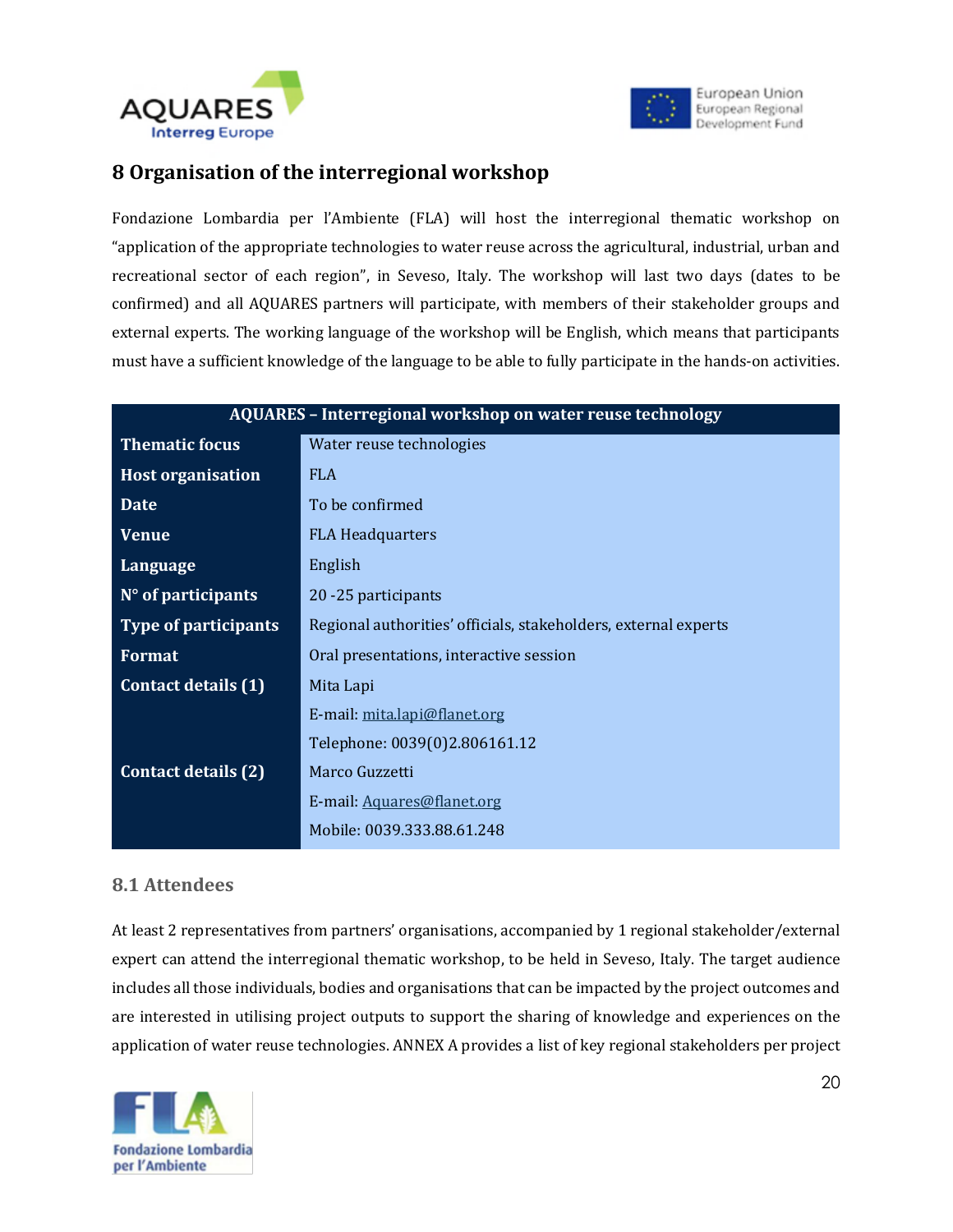



partner as they appear in the Application Form. This is only an indicative pool of regional stakeholders identified at an initial stage (i.e. project development phase). During the project lifecycle, partners have managed to expand their network of contacts, adding new stakeholders and interested institutions from across Europe such as regional development agencies, higher education institutes and research centres, chambers of commerce, professional associations and public authorities.

In any case, AQUARES partners are advised to invite any other organisation or body involved in the decision-making process and/or interested in triggering policy and behavioural changes towards the application of water reuse technologies.

#### **8.2 Work Programme**

The interregional workshop may include two different types of activities to facilitate the transfer/exchange of knowledge and capacity building among regional authorities' representatives; namely: a) presentations, b) interactive session with roundtable discussions.

Presentations will provide an opportunity for participants to get a better understanding of a) challenges and opportunities for water reuse technologies and b) how to identify and apply the more appropriate ones. The presentations will be delivered by field experts from various professional backgrounds (e.g. academics, policymakers, business executives, researchers) and both theoretical and empirical knowledge on the topics under examination, in order to cover all the aspects affecting users and policymakers. Roundtable discussions will follow the completion of each presentation. Partners and their stakeholders are invited to discuss the issues under examination with slides or spontaneous conversations interacting with each other, promoting networking and equal participation/contribution, triggering and allowing for faster decisions. The interactive phase will enable participants to come up with new ideas for policy measures to promote the innovation and the application of water reuse technologies, based on priorities, strategies and visions, and moving towards common solutions.



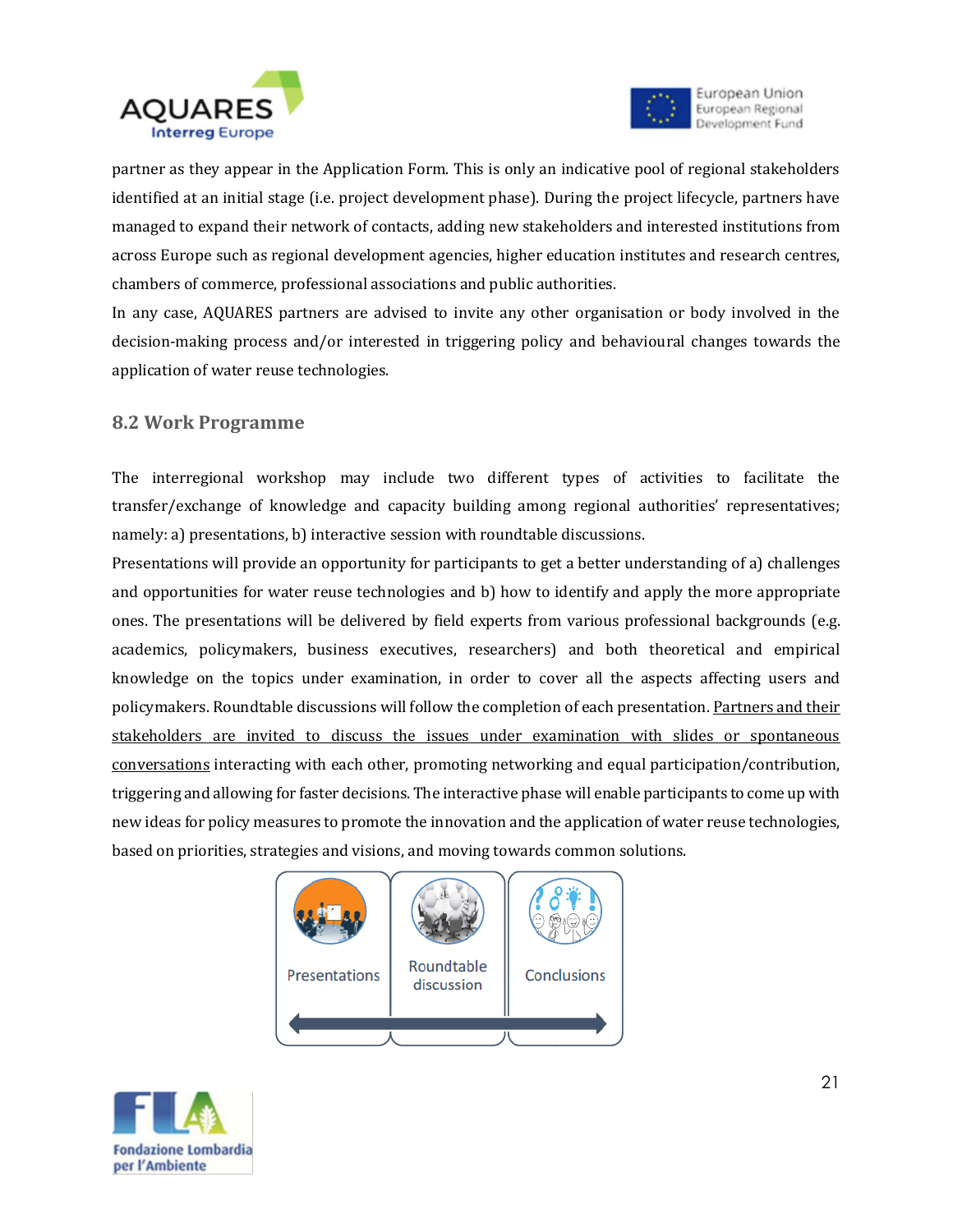



#### **8.3 Preparing the summary report**

The following guidelines have been developed to provide assistance and guidance to the host organization (FLA) on how to summarise and present the main conclusion drawn from the workshop (in the format of a summary paper), in order to facilitate the integration of key policy recommendations into regional action plans. The summary report is considered the key output of activity A3.2 (a). This document will present the final outcomes of the workshop and will be used by project partners as the main input for diffusing the lesson learned within their organisations. The summary report should be drafted as follows:

**Step 1:** Develop short summaries for each session of the workshop. The summaries should include:

a) the context and objectives of the session, b) the main points from oral presentations c) key argumentation from the interventions of participants, and d) conclusions and findings extracted from the overall discussion and interactive exercises.

**Step 2:** Review the evaluation forms (if available). The author should summarise the key and ideas (as drawn from the forms completed by workshop participants), with regards to the themes/topics of the workshop.

**Step 3:** Present the main conclusions with regards the following themes:

‐Recognising the challenges/barriers hindering the adoption of innovative water reuse technologies by different sectors.

-Identifying new opportunities for water reuse technologies applications.

-Planning a common strategy for public/private participation.

**Step 4:** Compair the key arguments/conclusions drawn from the workshop with any relevant results and findings from AQUARES thematic studies and guides on similar policy aspects. Identify convergences and divergences between findings.

**Step 5:** Provide guidelines (in the form of policy recommendations) on how to utilise the key conclusions drawn to design policy measures and action plans to promote the application of innovative water reuse technologies.

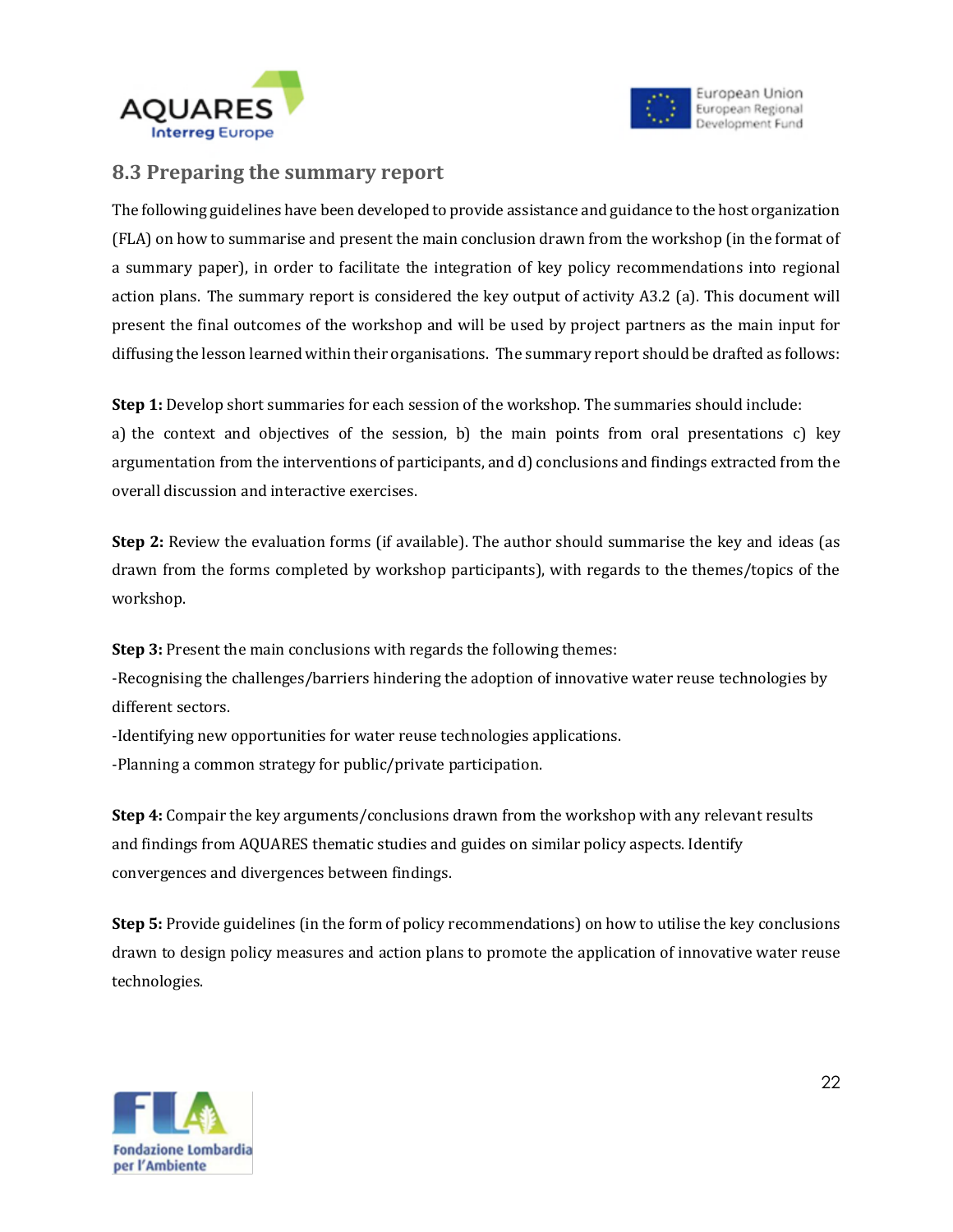



**Step 6:** Draft the summary report. The workshop summary report should be drafted in a clear and concise way, focusing on the conclusions drawn from knowledge sharing and consultation processes that took place during the workshop sessions.

Indicatively, the workshop summary report can have the **following structure:**



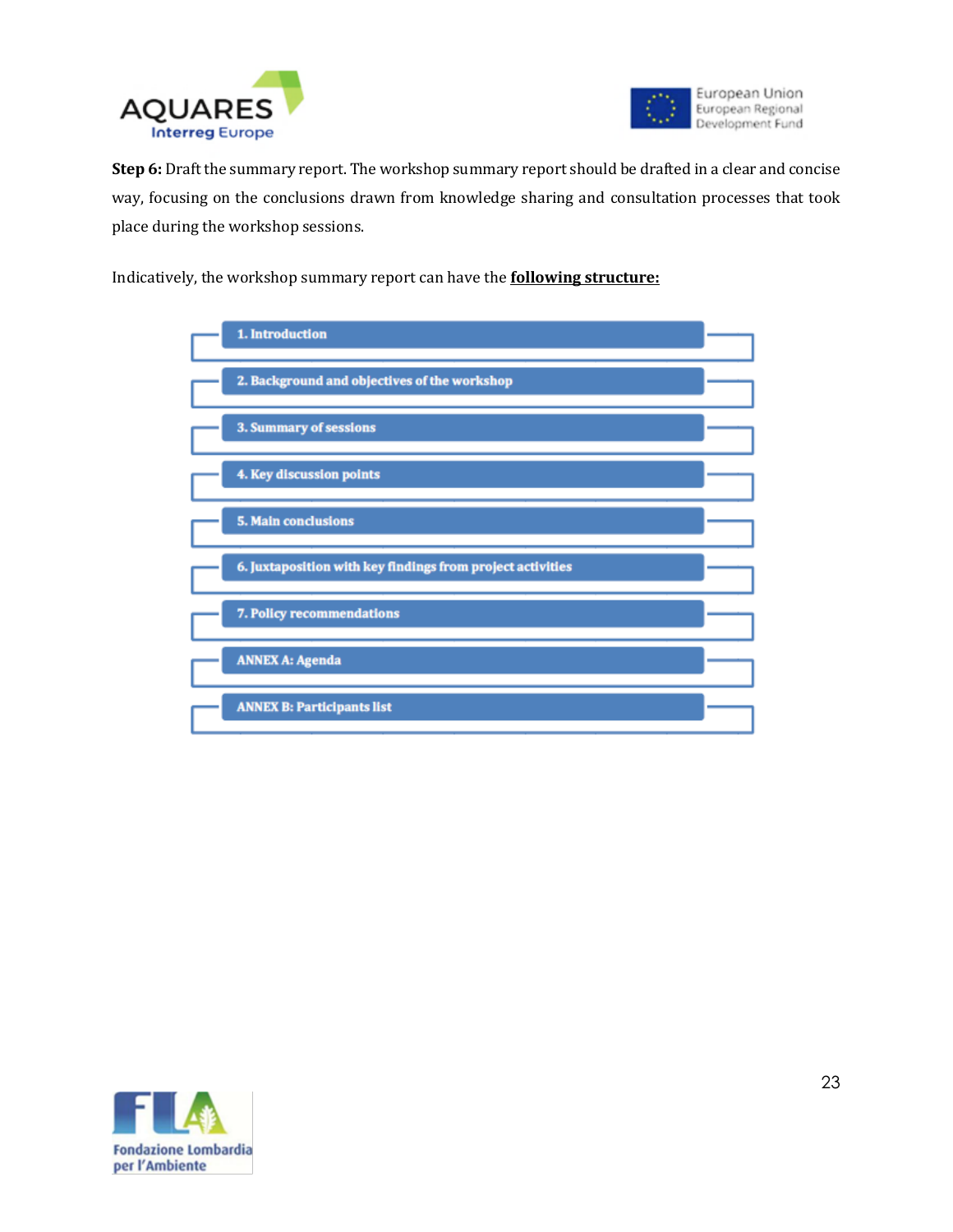



#### **8.4 Agenda**

#### **"INTERREGIONAL WORKSHOP ON THE APPLICATION OF WATER REUSE TECHNOLOGIES"**

#### **Fondazione Lombardia per l'Ambiente – Italy**

**(Semester 2)**



| <b>Time/Duration</b> | <b>Description</b>                                                                            |
|----------------------|-----------------------------------------------------------------------------------------------|
| 09:30-10:00          | Arrivals and registration                                                                     |
| 10:00-10:15          | <b>Opening speech</b>                                                                         |
| 10:15-10:30          | Objectives of the workshop / Overview of the agenda                                           |
| 10:30-12:30          | Topic 1*                                                                                      |
|                      | -Oral presentation of topic 1 (30 minutes)                                                    |
|                      | -Questions of attendees on speaker's speech (10 minutes)                                      |
|                      | -Answering the attendees' questions (10 minutes)                                              |
|                      | -Interactive session (roundtable discussion): Participants will be split into small groups to |
|                      | discuss specific topics/issues raised during the presentation (45 minutes)                    |
|                      | -Wrap up: The main conclusions and findings from the interactive session will be presented    |
|                      | (25 minutes)                                                                                  |
| 12:30-14:00          | Networking lunch                                                                              |
| 14:00-16:00          | Topic 2*                                                                                      |
|                      | -Oral presentation of topic 1 (30 minutes)                                                    |
|                      | -Questions of attendees on speaker's speech (10 minutes)                                      |
|                      | -Answering the attendees' questions (10 minutes)                                              |
|                      | -Interactive session (roundtable discussion): Participants will be split into small groups to |
|                      | discuss specific topics or issues raised during the presentation (45 minutes)                 |
|                      | -Wrap up: The main conclusions and findings from the interactive session will be presented    |
|                      | (25 minutes)                                                                                  |
| 16:00-16:30          | Coffee break                                                                                  |
| 16:30-17:30          | Discussion on project activities / Wrap-up                                                    |

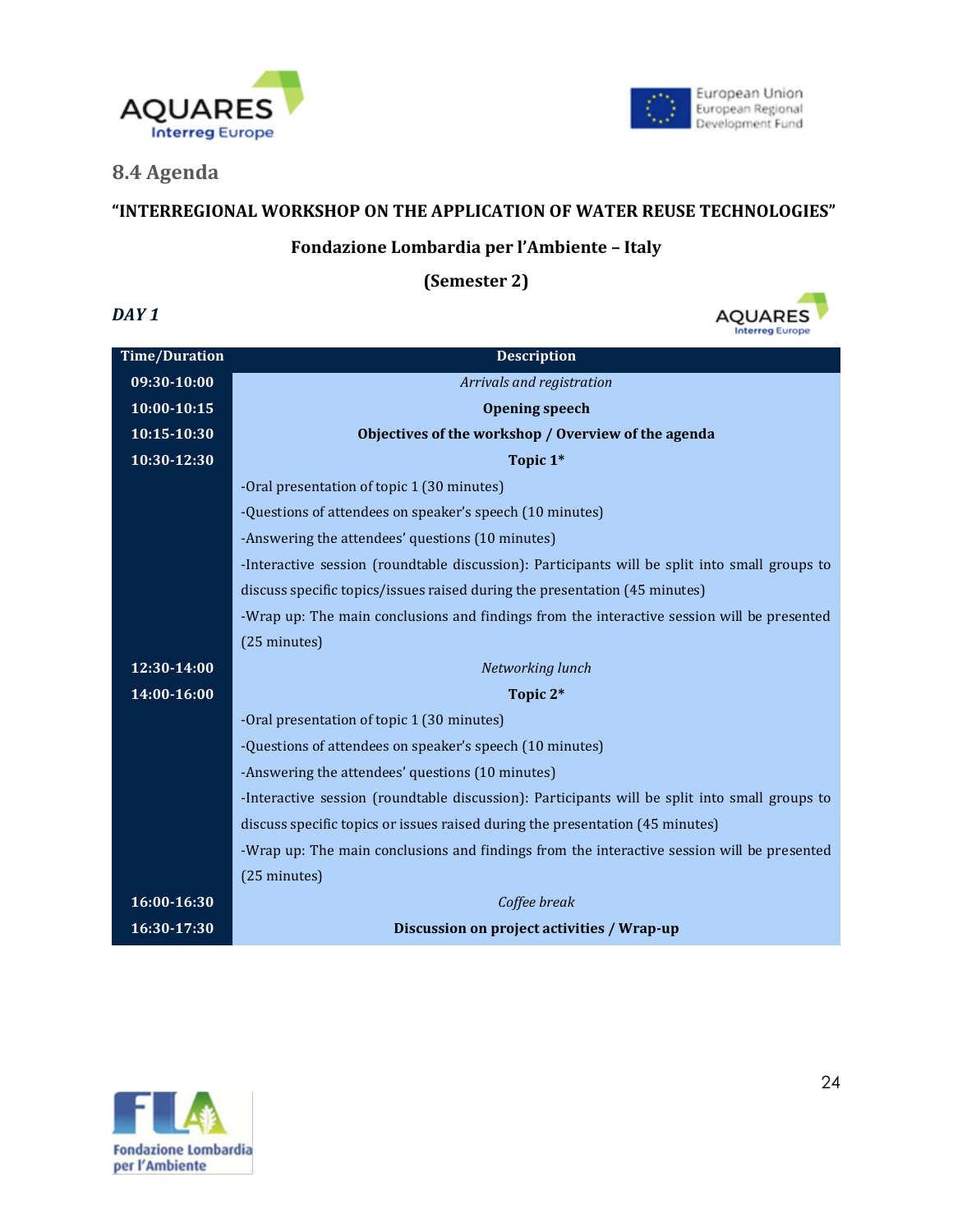







| <b>Time/Duration</b>                                                      | <b>Description</b>                                                                            |  |  |  |
|---------------------------------------------------------------------------|-----------------------------------------------------------------------------------------------|--|--|--|
| 09:30-10:00                                                               | <i>Arrivals</i>                                                                               |  |  |  |
| $10:00-10:15$                                                             | <b>Opening speech</b>                                                                         |  |  |  |
| $10:15 - 12:30$                                                           | Topic 3*                                                                                      |  |  |  |
|                                                                           | -Oral presentation of topic 1 (30 minutes)                                                    |  |  |  |
|                                                                           | -Questions of attendees on speaker's speech (10 minutes)                                      |  |  |  |
|                                                                           | -Answering the attendees' questions (10 minutes)                                              |  |  |  |
|                                                                           | - Coffee break (15 minutes)                                                                   |  |  |  |
|                                                                           | -Interactive session (roundtable discussion): Participants will be split into small groups to |  |  |  |
| discuss specific topics or issues raised during presentation (45 minutes) |                                                                                               |  |  |  |
|                                                                           | -Wrap up: The main conclusions and findings from the interactive session will be presented    |  |  |  |
|                                                                           | $(25 \text{ minutes})$                                                                        |  |  |  |
| 12:30-13:00                                                               | <b>Final remarks</b>                                                                          |  |  |  |
| 13:00-14:30                                                               | Networking lunch                                                                              |  |  |  |

*\* The topics to be discussed during the workshop are presented (in the form of recommendations) in section 6. The host organization can choose more than one topic from each thematic area to present in the workshop.*

## **9 Bibliography**

- Arroyo, P et al. Selecting appropriate wastewater treatment technologies using a choosing-by-advantages approach. Science of The Total Environment, (2018).

-Artiola, J. et al. *Environmental monitoring and characterization*. Elsevier (2004).

- BIO by Deloitte, Optimising water reuse in the EU – Final report prepared for the European Commission (DG ENV), Part I. In collaboration with ICF and Cranfield University, (2015).

-Bixio, Davide, et al. "Wastewater reuse in Europe." *Desalination*187.1-3 (2006).

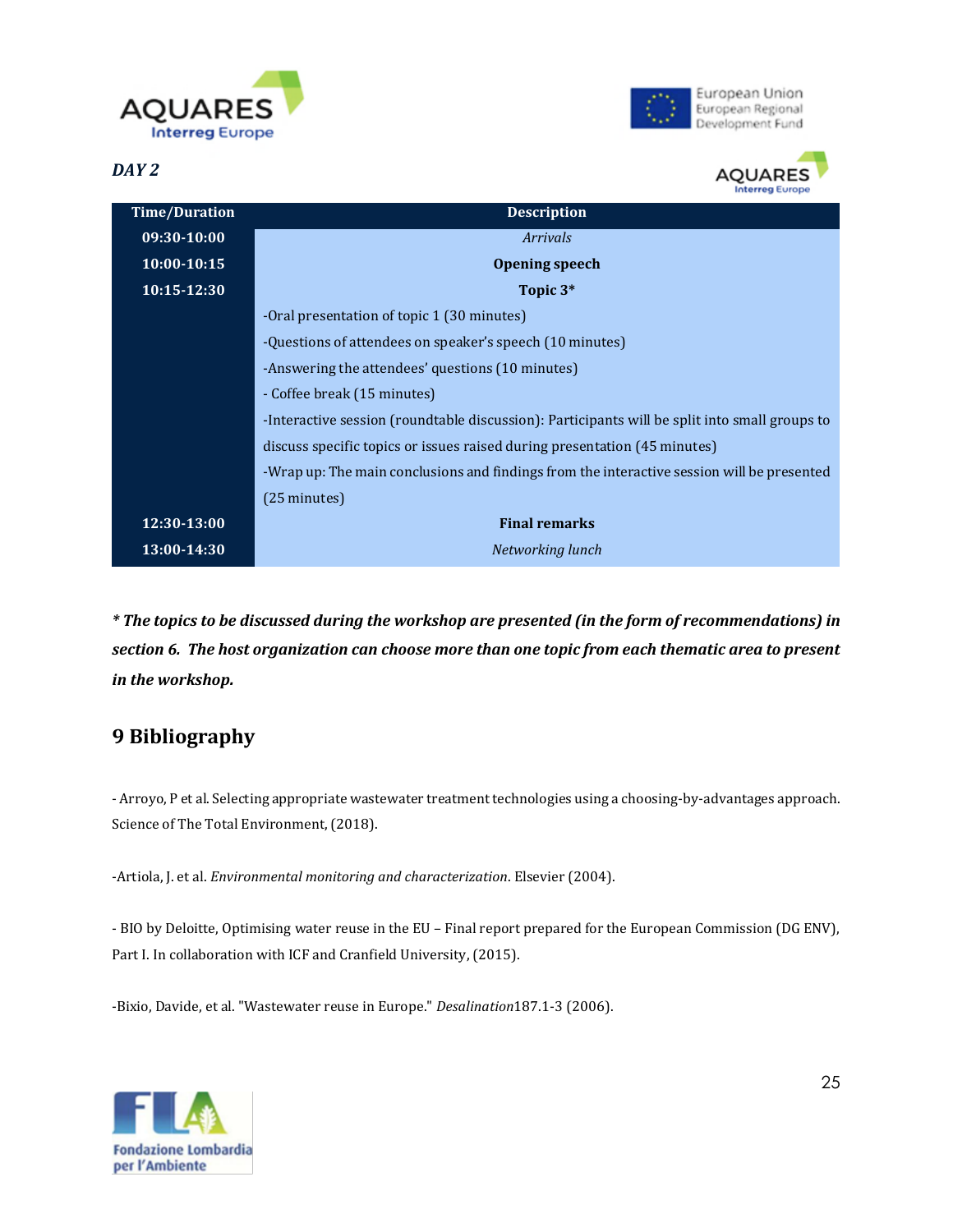



-Conserve Energy for the Future, "What is Wastewater Treatment?", website available: [https://www.conserve](https://www.conserve-energy-future.com/process-of-wastewater-treatment.php)[energy-future.com/process-of-wastewater-treatment.php](https://www.conserve-energy-future.com/process-of-wastewater-treatment.php) (Accessed on November 2018)

- Directorate-General for Environment (European Commission), EU-level instruments on water reuse Final report to support the Commission's impact assessment – Study, (2016)

-Gmbh Fuchs Enprotec Aerated lagoons for the treatment of municipal wastewater, FUCHS Enprotec GmbH (2011).

-Gupta, Asmita, and Indu Shekhar Thakur. "Treatment of Organic Recalcitrant Contaminants in Wastewater." Biological Wastewater Treatment and Resource Recovery. InTech, (2017).

-Melgarejo, Joaquín, et al. "A case study of urban wastewater reclamation in Spain: comparison of water quality produced by using alternative processes and related costs." Journal of Water Reuse and Desalination 6.1 (2016).

-Qasim, Syed R. Wastewater treatment plants: planning, design, and operation. Routledge, (2017).

-Uribe, Inmaculada Ortiz, et al. "Advanced technologies for water treatment and reuse." AIChE Journal 61.10 (2015).

- Victor-Viorel Stafa, et al. "LAGOON SYSTEMS FOR EXTENSIVE WASTEWATER TREATMENT PLANTS FROM THE RURAL AGGLOMERATIONS",Conference: 3rd INTERNATIONAL CONFERENCE ON THERMAL EQUIPMENT, RENEWABLE ENERGY AND RURAL DEVELOPMENT, At Mamaia, Romania (2014)

-Voulvoulis, Nikolaos. "Water reuse from a circular economy perspective and potential risks from an unregulated approach." Current Opinion in Environmental Science & Health (2018).

-Water Reuse Europe Review 2018, Water Reuse Europe, 63p. Available at: [http://www.water-reuse.eu/wre\\_review2018\\_final.pdf](http://www.water-reuse.eu/wre_review2018_final.pdf) (Accessed on: November 2018) ISBN: 978-1-5272-2364-6

- WWAP (United Nations World Water Assessment Programme). The United Nations World Water Development Report 2017. Wastewater: The Untapped Resource. Paris, UNESCO, (2017).

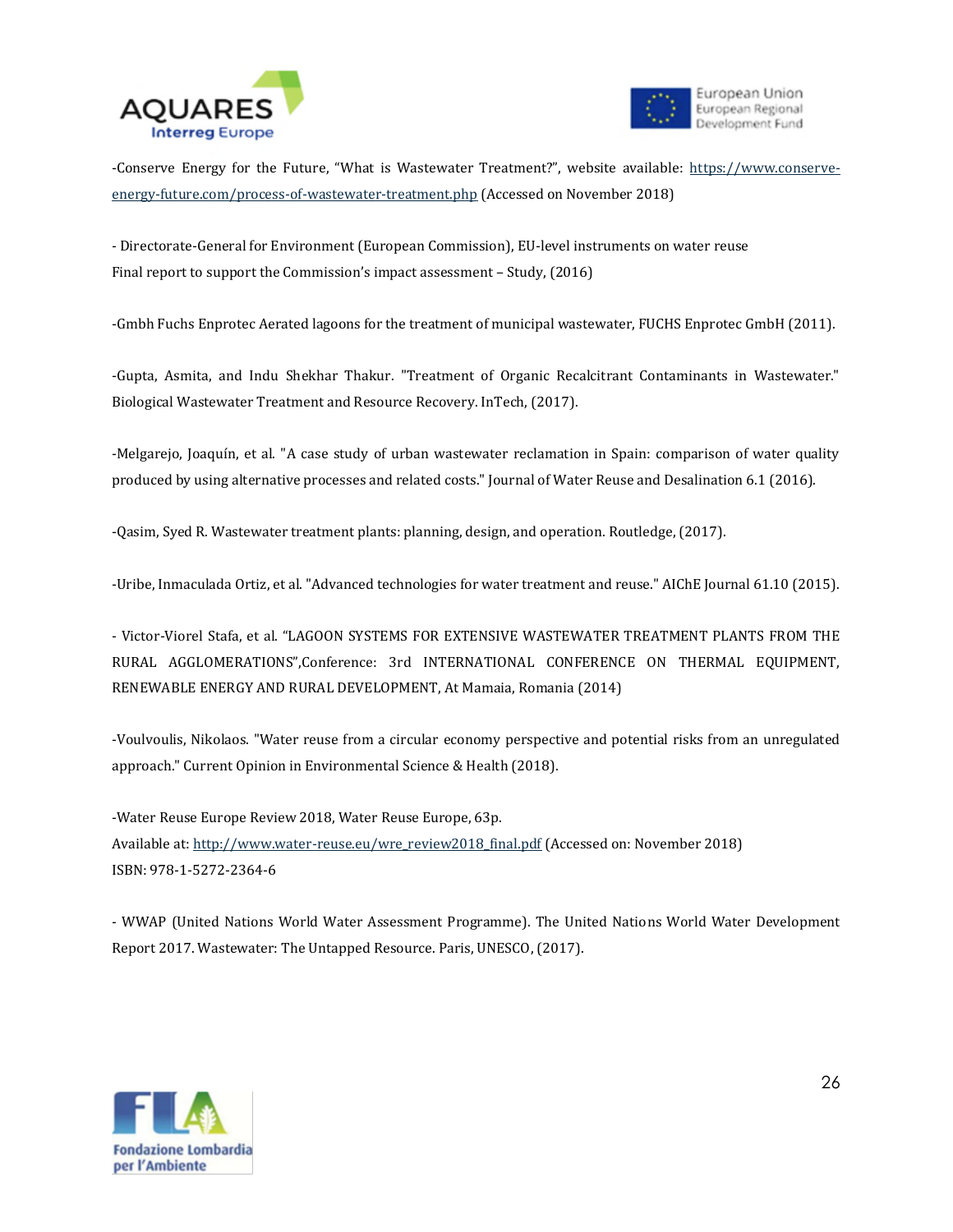



# **ANNEX A: Regional stakeholder per project partner**

| <b>PARTNER</b>                       | <b>COUNTRY</b> | <b>KEY REGIONAL STAKEHOLDERS</b>                                                                                                                                                                                                                                                                                                                            |
|--------------------------------------|----------------|-------------------------------------------------------------------------------------------------------------------------------------------------------------------------------------------------------------------------------------------------------------------------------------------------------------------------------------------------------------|
| <b>Murcia GDW</b>                    |                | Regional Entity of Sanitation and Wastewater Treatment-ESAMUR<br>Territorial Information System of the Region of Murcia-SITMURCIA<br>Municipal Company for Water and Sanitation-EMUASA<br>Ecological Agriculture Council of the Region of Murcia-CAERM<br>Murcia Federation of Agricultural Cooperatives-FECOAM<br>Murcia Federation of Municipalities-FMRM |
| <b>SSW</b>                           |                | Ministry of Economy and Development-MED<br>Athens Water Supply and Sewerage Company-EYDAP<br><b>Central Union of Municipalities of Greece-KEDE</b><br>Managing Authority of Operational Programme Transport Infrastructure,<br><b>Environment and Sustainable Development-</b><br><b>EPYMEPERAA</b><br>University of Crete-UoC                              |
| <b>ROP of LODZKIE</b><br>Voivodeship |                | Technology Transfer Center University of Łódź-UoLTTC<br>Technology Transfer Center Technical University in Łódź-TUoLTTC<br>Łódź Regional Development Agency-LRDA<br><b>Association of Polish Cities-APC</b>                                                                                                                                                 |
| <b>RRAPK</b>                         |                | Ministry of the Environment of the Czech Republic-MECZ<br>Region of Pardubice-RoP<br>University of Pardubice-UoP<br>Water and Sewerage Company of Pardubice-WSCP<br>Agrarian Chamber of the Pardubice Region-ACPR                                                                                                                                           |
| <b>EWA</b>                           | ╬              | Department for Local Government-DLG<br>University of Malta - Department of Earth Systems-UMDES<br>Malta Chamber of Commerce-MCoC<br><b>Water Services Corporation-WSC</b><br><b>Malta Water Association-MWA</b><br>Malta Enterprise-ME                                                                                                                      |
| <b>FLA</b>                           |                | Lombardy Region-RoL<br>Italian Ministry of the Environment-IME<br>Italian Institute for Environmental Protection and Research-ISPRA<br>Interregional Agency for the Po river-AIPO<br>Regional Agency for the Environmental Protection-ARPA<br>Regional Agency for Agricultural and Forest Services-ERSAF                                                    |